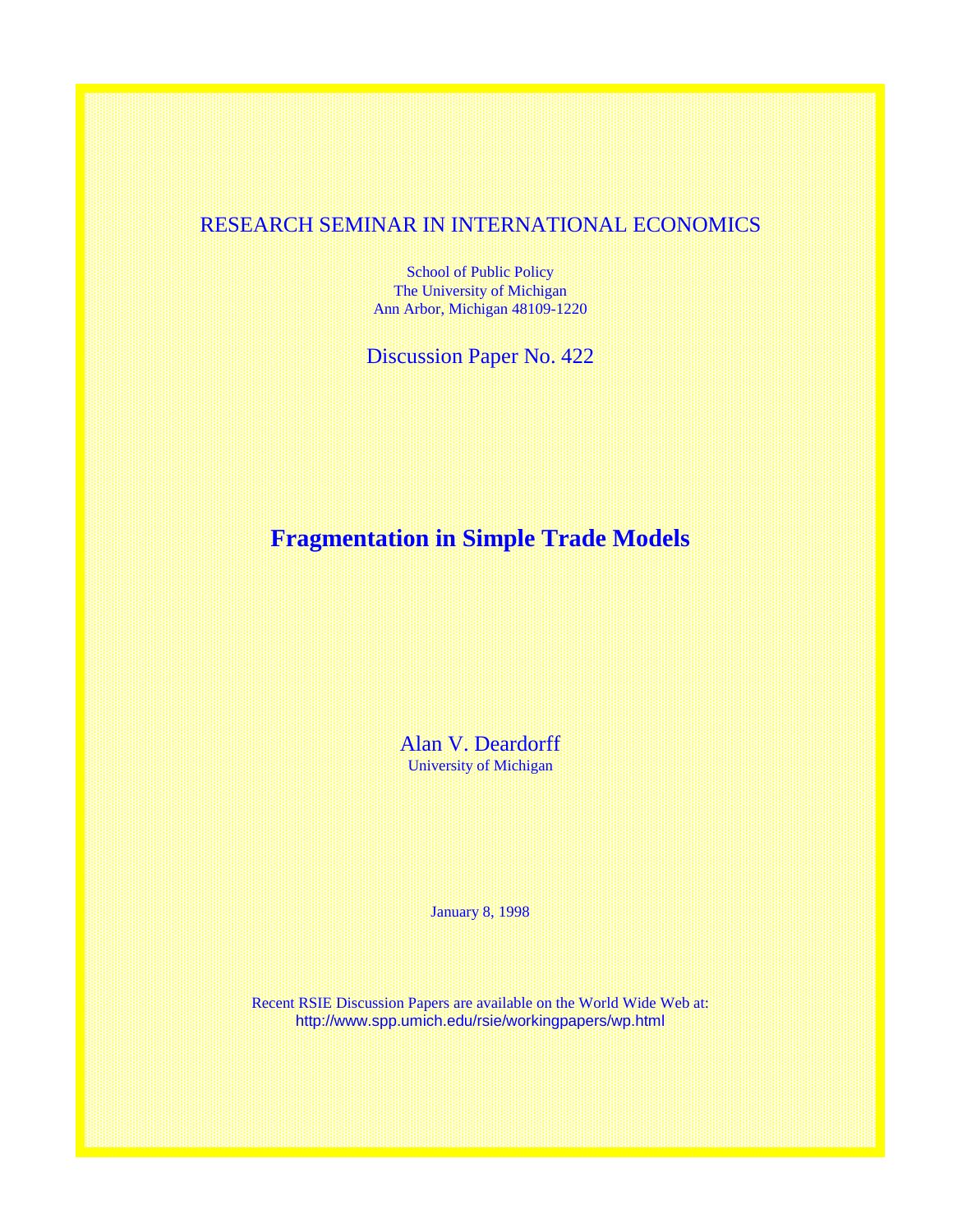## **Fragmentation in Simple Trade Models**

**Alan V. Deardorff**

### **The University of Michigan**

Paper presented in a session on "Globalization and Regionalism: Conflict or Complements?" North American Economics and Finance Association, Chicago, IL January 4, 1998

> Revised January 8, 1998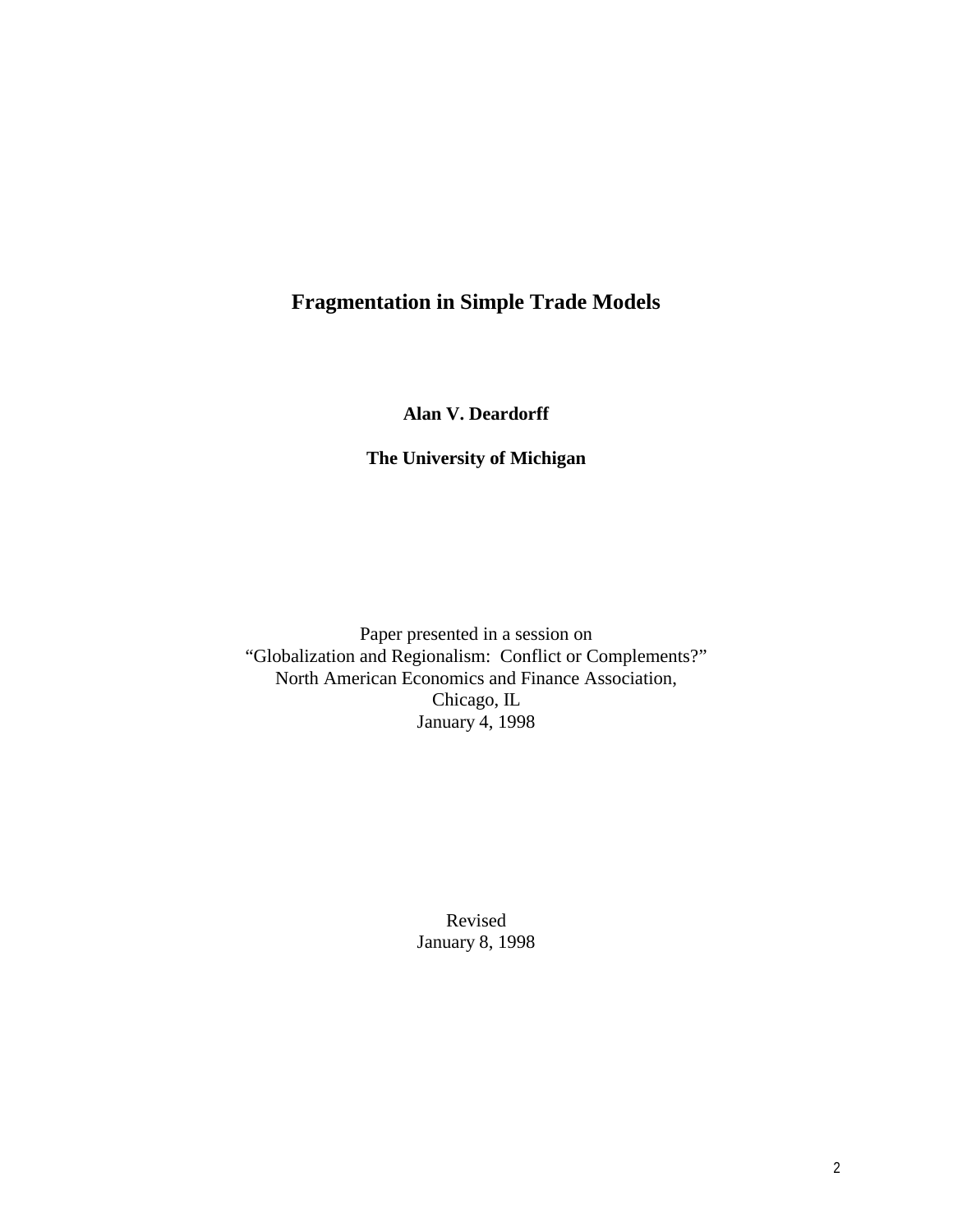Paper: frag.doc

#### **ABSTRACT**

### **Fragmentation in Simple Trade Models**

#### **Alan V. Deardorff**

#### **The University of Michigan**

This paper examines the effects of "fragmentation," defined as the splitting of a production process into two or more steps that can be undertaken in different locations but that lead to the same final product. Introducing the possibility of fragmentation into simple theoretical models of international trade, the paper finds the effects of fragmentation on national welfare, on patterns of specialization and trade, and on factor prices. Models examined include the Ricardian Model and the Heckscher-Ohlin Model, both for small open economies and for a two-country world. Results are as follows: 1. If fragmentation does not change the prices of goods, then it must increase the value of output of any country where it occurs and that of the world. 2. If fragmentation does change prices, then fragmentation can lower the welfare of a country by turning its terms of trade against it. 3. Even in a country that gains from fragmentation, it is possible (but not necessary) that some factor owners within that country will lose. 4. To the extent that factor prices are not equalized internationally in the absence of fragmentation, fragmentation may be a force toward factor price equalization.

**Keywords:** Fragmentation **Correspondence: Outsourcing** 

Alan V. Deardorff **JEL Subject Code:** F11 Department of Economics University of Michigan Ann Arbor, MI 48109-1220

> Tel. 734-764-6817 Fax. 734-763-9181 E-mail: alandear@umich.ed http://www.econ.lsa.umich.edu/~alandear/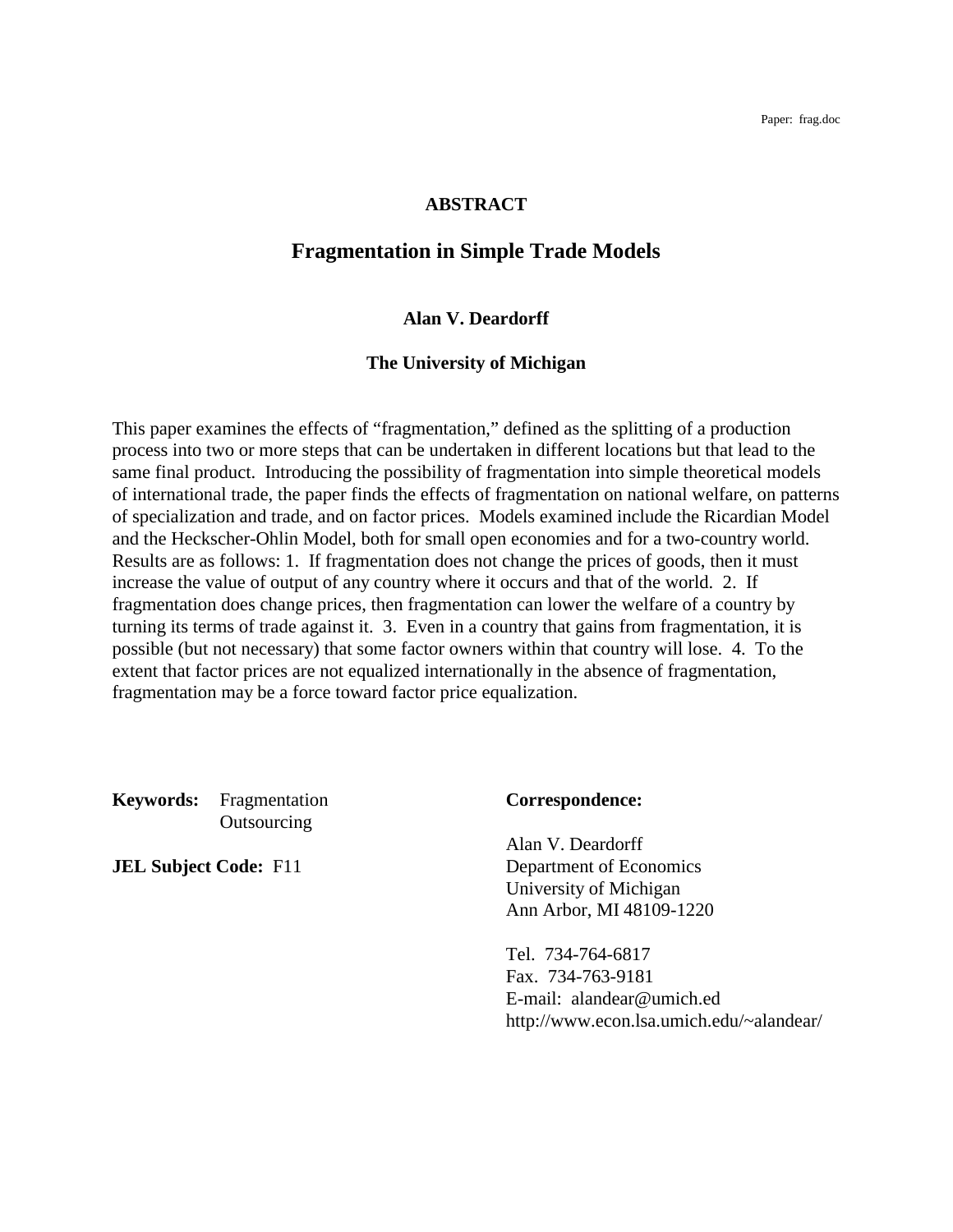## **Fragmentation in Simple Trade Models \***

#### **Alan V. Deardorff The University of Michigan**

#### **I. Introduction**

 $\overline{a}$ 

The subject is fragmentation: the splitting of a production process into two or more steps that can be undertaken in different locations but that lead to the same final product. Also called "intra-product specialization" by Arndt (1996) and by the more loaded term "outsourcing" in some economic literature as well as in the popular press, fragmentation occurs both within countries and across countries.<sup>1</sup> Within countries, if domestic factor markets are well integrated and markets are competitive, then fragmentation would be expected to occur only if the combined resources used by the fragmented steps were less than those used by the original process, in which case fragmentation would also represent a technological improvement. In this paper I will assume instead that fragmentation does not economize on resources, and therefore I will focus on fragmentation that occurs across countries.<sup>2</sup>

<sup>\*</sup> I have benefited from discussions on this topic with Peter Debaere, Sven Arndt, and other participants in the Globalization workshop held at Claremont in January 1997, as well as participants in the NAEFA session for which the paper was initially written, including my discussant, Matthew Slaughter

<sup>&</sup>lt;sup>1</sup> The term "fragmentation" comes from Jones and Kierzkowski (1997). Several other terms for this phenomenon were also suggested at the NAEFA session, none seeming to generate a consensus.

 $2^{2}$  Even without any saving in resources, fragmentation could occur within a country for a variety of reasons. Perhaps the most obvious is if labor markets are not competitive, so that wages are bid up in some sectors by the bargaining power of unions. Fragmentation in order to divert some parts of a production process outside the purview of the union then makes obvious economic sense. Even with perfect competition, if a country is "lumpy" – that is, if different equilibrium wages are paid in different regions within the country as in Courant and Deardorff (1992) – then fragmentation may occur across regions for much the same reasons as the international fragmentation I will examine here.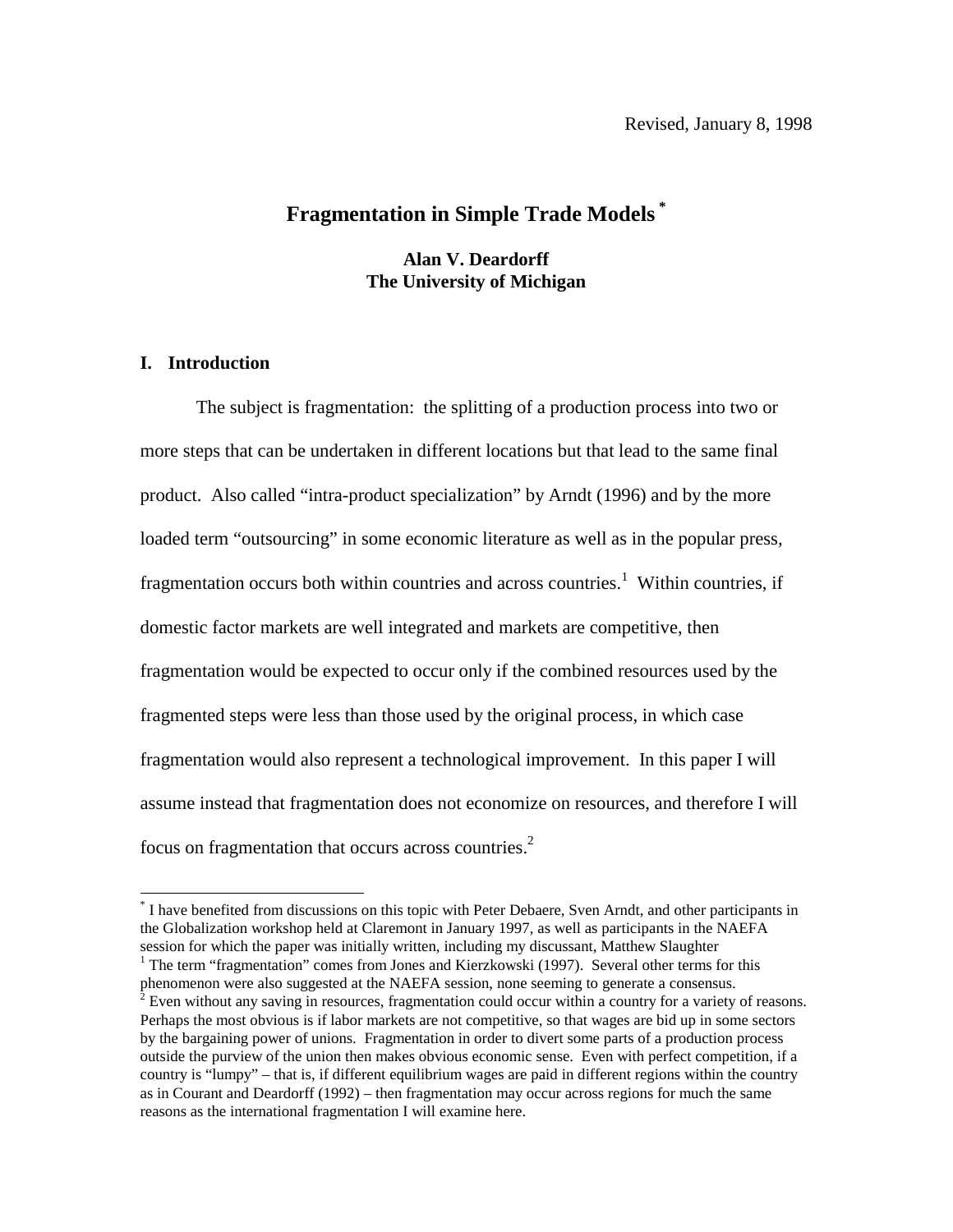Internationally, fragmentation has become increasingly common in recent years as barriers to international trade and investment have fallen and as an increasingly competitive world environment has forced producers to look outside their own borders for ways to reduce costs. In the debate over the causes of increased wage inequality in the United States in the 1980s and 90s, "globalization" and technology have both been suggested as important causes of the increased wage differential paid to skilled labor, globalization being represented variously by international trade, foreign direct investment, factor mobility, and outsourcing.<sup>3</sup> In fact, fragmentation may be thought of as a manifestation of globalization and technology combined, since in many industries it is only advances in technology that have made the splitting of production processes and the coordination of the resulting parts possible.

In any case, with the exception of Arndt (1996) and Jones and Kierzkowski (1997), the economic effects of fragmentation do not seem to have been given the theoretical treatment they deserve, and in this paper I will attempt to correct that.<sup>4</sup> Using several familiar and simple models of international trade, I will examine the implications of fragmentation on trade, patterns of specialization, and factor markets, looking especially at its effects on factor prices and on the overall welfare of the countries involved.

I will examine the effects of fragmentation first in a Ricardian model in section II, then in a Heckscher-Ohlin model in section III. Section IV concludes.

 $\overline{a}$ 

<sup>&</sup>lt;sup>3</sup> There have been many surveys of this voluminous "trade and wages" literature, most recently by Johnson and Stafford (1997). One pair of papers that has focused attention on outsourcing is Feenstra and Hanson (1996, 1997).

<sup>&</sup>lt;sup>4</sup> The literature now also includes two of the other papers prepared for the NAEFA session for which this was written. Not coincidentally, they are by the same authors: Arndt (1997) and another paper by Jones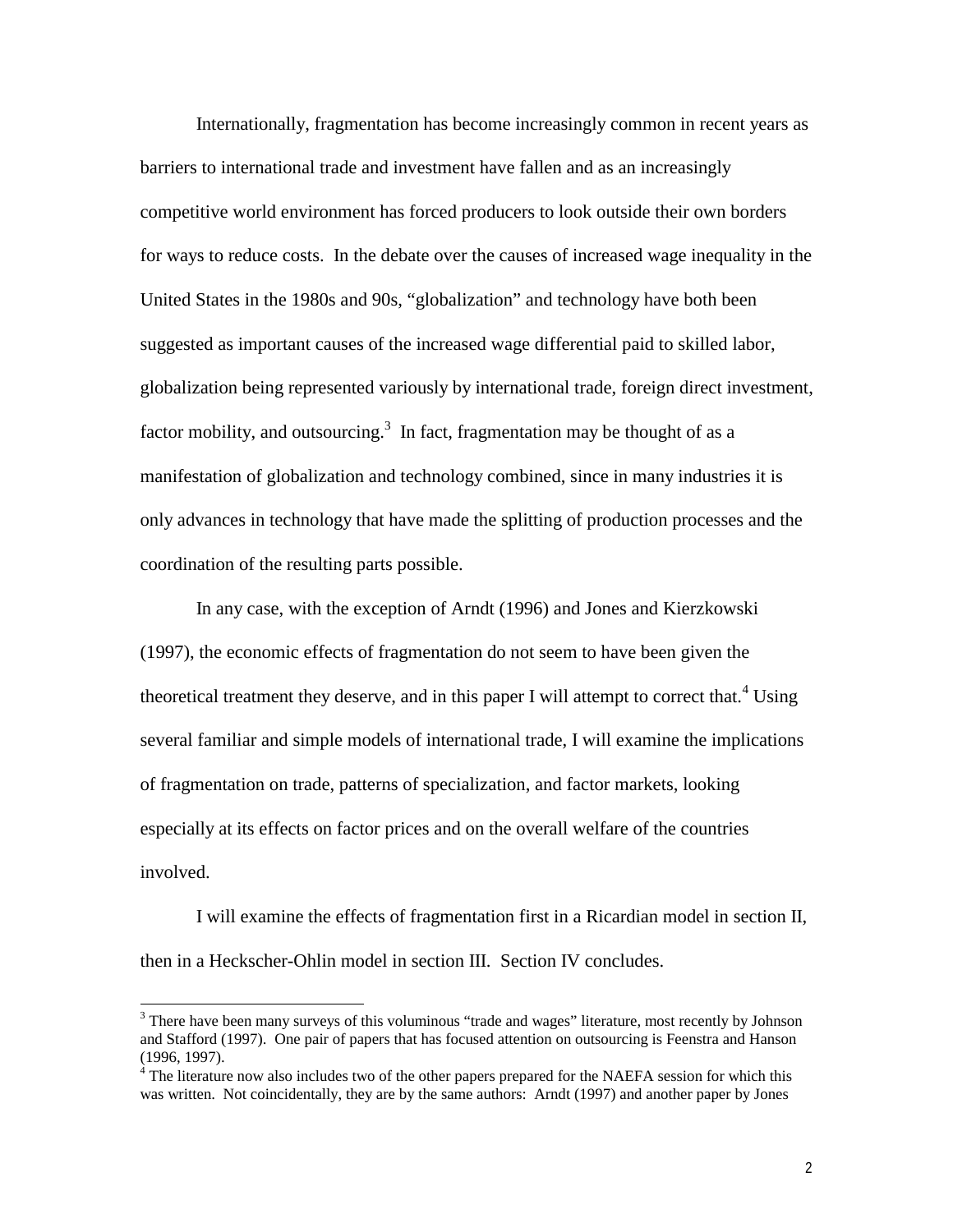#### **II. Fragmentation in Ricardo**

I will look first at the effects of fragmentation on a small open economy, then at a large country in a two-country world.

#### *A Small Open Ricardian Economy*

 $\overline{a}$ 

Consider first the textbook case of only two goods. The country is endowed with a fixed amount of labor, *L*, and it can use this labor to produce either of two (final) goods, *X* and *Y*. The unit labor requirements of each are fixed at  $a_X$  and  $a_Y$  respectively. As a small open economy, the country faces fixed prices of the two goods on a world market,  $p_X$  and  $p_Y$ , at which it can buy or sell unlimited quantities. As usual, if the wage in the country were *w*, then the supply prices of the two goods would be  $wax$  and  $way$ respectively, and profits would be made if either of these were below the corresponding world price. Therefore the market equilibrium wage is instead

$$
w_0 = \max\left(\frac{p_x}{a_x}, \frac{p_y}{a_y}\right) \tag{1}
$$

The country specializes in whichever good yields this highest wage, exporting *X* if  $p_X/a_X > p_Y/a_Y$  and vice versa. Equivalently, if

$$
\frac{a_x}{a_y} < \frac{p_x}{p_y},\tag{2}
$$

then the country has a comparative advantage in *X* and will export it. I will assume this to be the case.

and Kierzkowski for which I do not have the exact citation. The empirical literature on fragmentation has also been expanded with a new paper by Slaughter that I also don't have.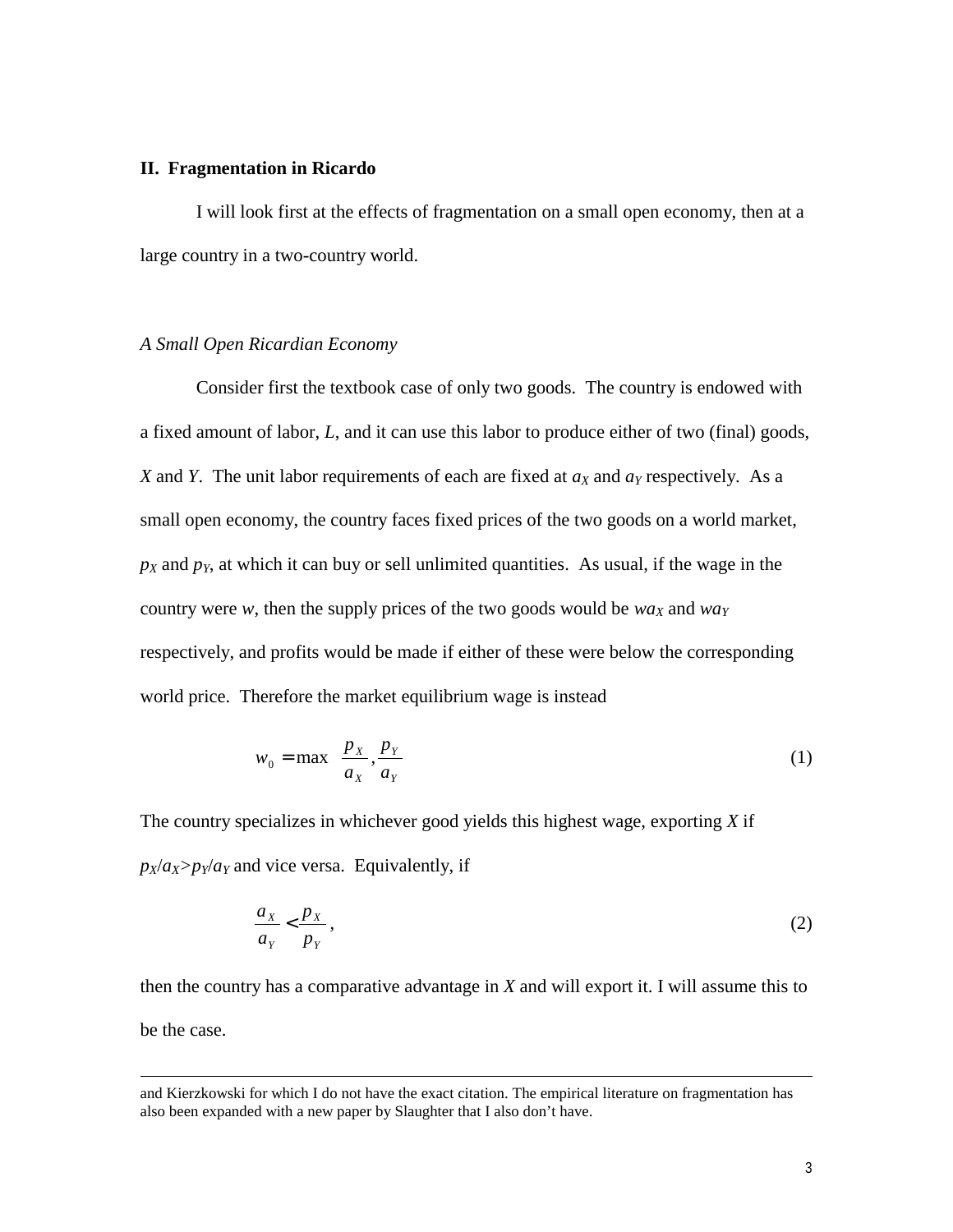Now suppose that fragmentation becomes possible in the *X* industry. In general, this means that the process for producing one unit of good *X* can be split into multiple parts,  $i=1,...,n_X$ , each requiring an amount of labor  $a_{Xi}$ , and since I do not want to conflate fragmentation with technological progress, I assume that  $\sum_{i=1}^{n_x} a_{xi} \ge a$  $\sum_{i=1}^{n_X} a_{xi} \ge a_x$ . Coordination of these fragmented parts might in general require oversight by a single entity such as a multinational enterprise (whose function could itself be represented by one of the parts), but to consider explicitly how the parts are organized would take me too far afield.<sup>5</sup> Instead I will define each part as producing one unit of an intermediate good,  $Z_{xi}$ , that is also an intermediate input to the next part that produces one unit of  $Z_{x_i+1}$ , the final step producing a unit of good *X* itself:  $Z_{X_n} = X$ . Thus production of a unit of each intermediate input except the first requires, in addition to the labor  $a_{Xi}$ , one unit of the preceding intermediate good, *Zxi-*1.

In general not all of these intermediate goods need be regarded as tradable; their tradability indicates whether two adjacent parts of the fragmented production process can take place in different countries. However, if they are not tradable, then their separate identities will play no role in the model here with an integrated competitive domestic labor market, and they could be combined into one. Therefore, I will assume that all of these intermediate goods are internationally tradable.

What I have described is a fairly general formulation of fragmentation, but in the spirit of my initial 2-good model, let me start with the simple case of  $n<sub>X</sub>=2$ . That is, let

<sup>&</sup>lt;sup>5</sup> The analysis here is general enough, both in this section and the next, to include the sorts of disembodied contributions to a firm's operations that Helpman (1984) took to be the hallmark of a multinational corporation. Although I will define each fragmented part of the production process as producing an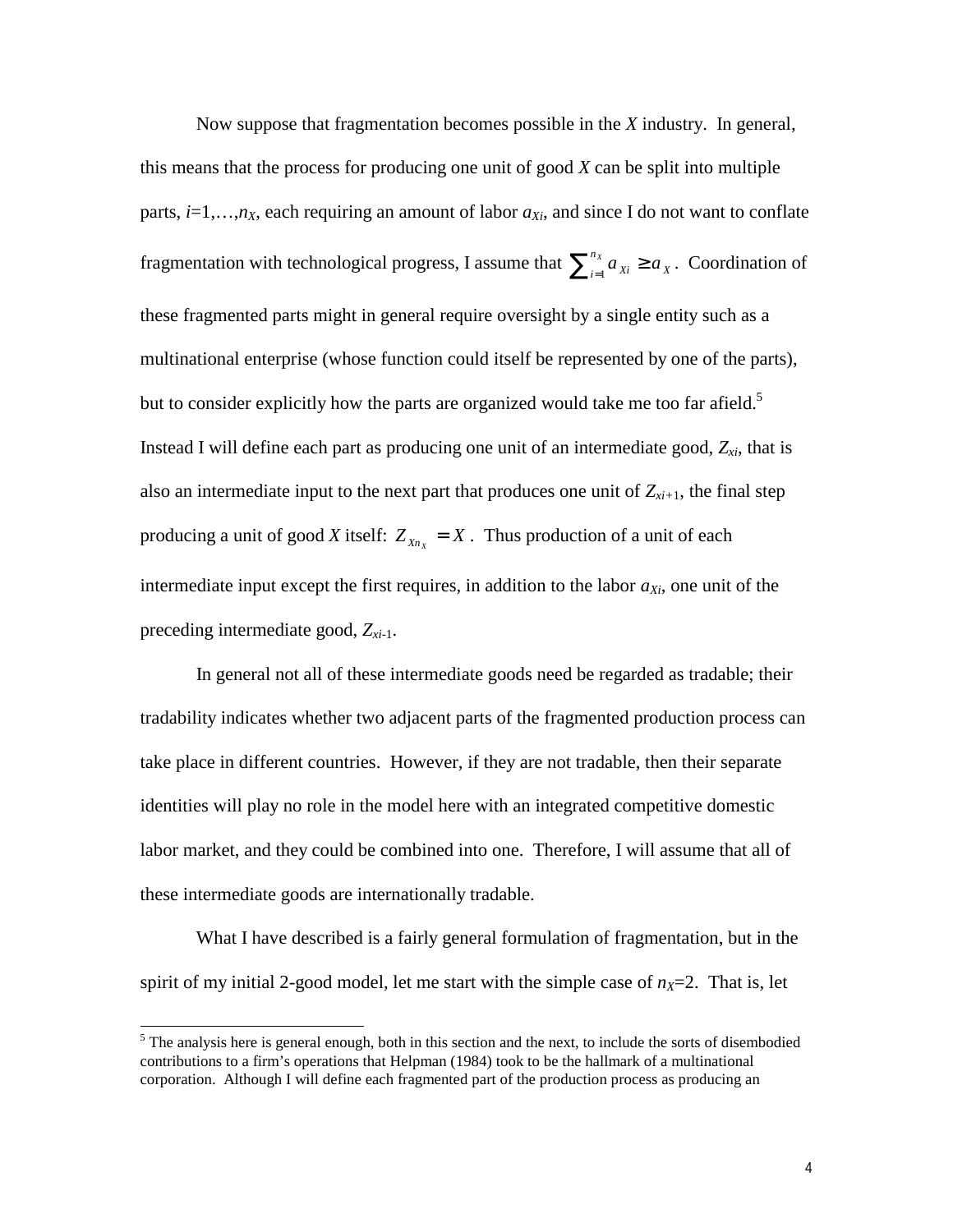production of *X* be fragmented into just two parts, requiring amounts of labor  $a_{X1}$  and  $a_{X2}$ , the first of which produces an intermediate good *Z*, that is required one-for-one with production of good *X* in the second part. The result is simply a 3-good Ricardian model, where the three goods are *X*, *Y*, and *Z*, and where the demand for *Z* is the quantity of *X* that is produced using the fragmented technology. Since *Z* is tradable, introduction of fragmentation also requires that the world market provide an additional price for it, *pZ*. The question is, what does all of this do to the small open economy facing this and the other prices?

The answer depends in part on whether those other prices  $-p<sub>X</sub>$  and  $p<sub>Y</sub> -$  also change as a consequence of fragmentation. This is an issue that will come up more clearly in the 2-country model below, so for now I simply assume that they do not. This will in fact be the case if the large rest-of-world with which our small country trades is itself a fully integrated economy. In that case, there is a single wage of labor prevailing throughout the rest-of-world, and fragmentation that does not lower total labor requirements cannot lower the price of *X*. Its price cannot rise, either, since the original unfragmented technology is still available.

What matters for the small country, then, is the price of *Z*, which will depend on the parameters of the fragmented technology in the rest-of-world. Since this is a Ricardian model, these are not necessarily the same as in the small country, and I will therefore just examine how behavior in the small country depends on  $p_z$ .

The answer is simple. Labor now has two additional options for employment, in addition to producing *X* from scratch and producing *Y*. It can produce *Z*, earning a wage

 $\overline{a}$ 

intermediate input that is then used in the next stage of production, this intermediate input can be a fiction,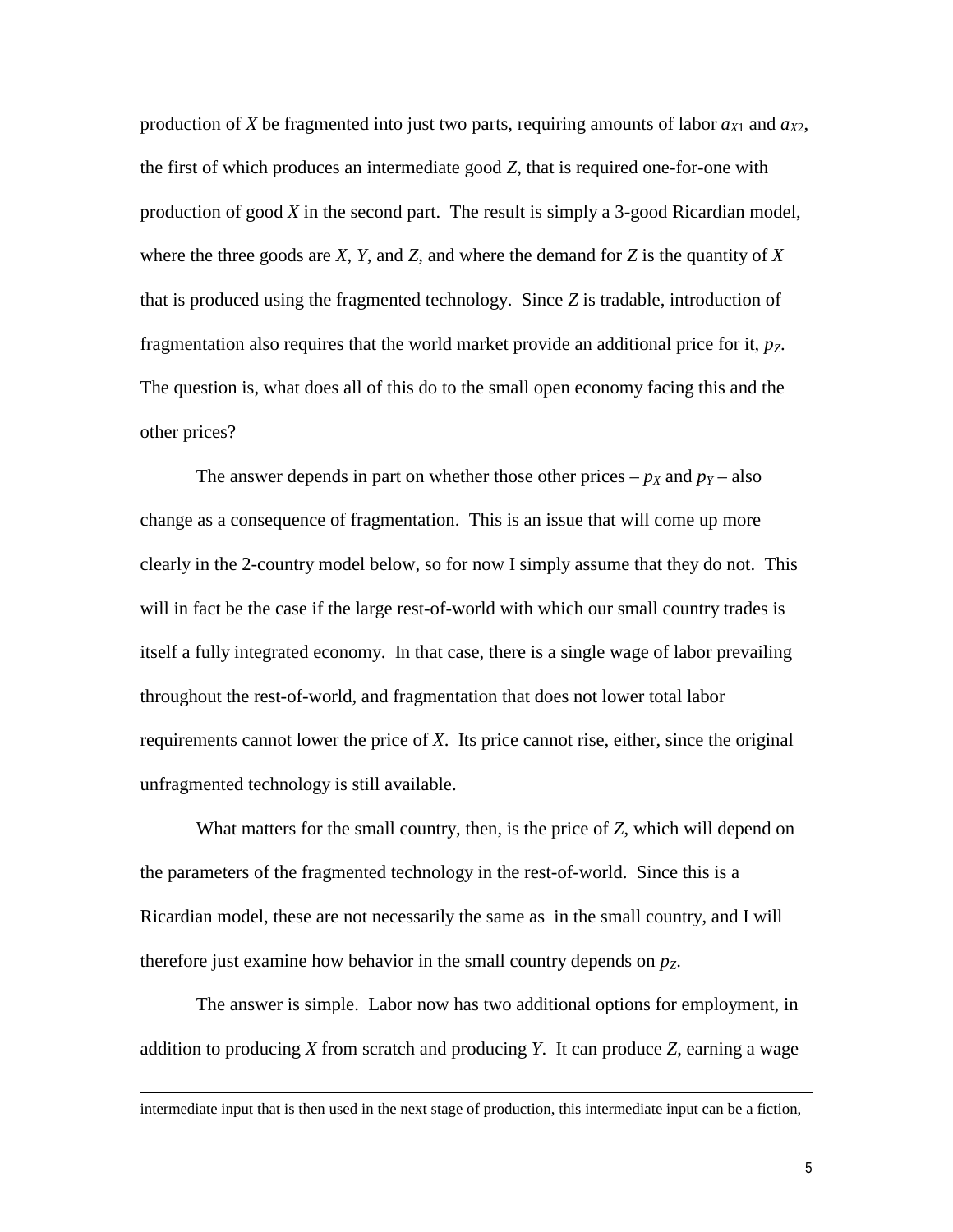$p_Z/a_{X1}$ , or it can produce *X* from *Z*, earning a wage  $(p_X - p_Z)/a_{X2}$ . Labor will therefore engage in whichever of the four activities earns it the most, and it will do more than one thing only if two or more of the activities yield the same wage. Thus the equilibrium wage in the fragmented small open economy,  $w_F$ , is

$$
w_F = \max\left(\frac{p_X}{a_X}, \frac{p_Y}{a_Y}, \frac{p_Z}{a_{X1}}, \frac{(p_X - p_Z)}{a_{X2}}\right)
$$
(3)

The country will engage in whichever activity or activities yields this maximum wage.

The country's production and trade are summarized in Figure 1. By assumption (2) that it has a comparative advantage in good *X*, it will never produce good *Y*. Whether and how it produces good *X*, however, depends on the price of the intermediate input. Taking good *X* as numeraire, comparison of the arguments in (3) shows that if  $p_Z$  is sufficiently low – below  $\frac{a_x - a}{a_x - a}$ *a X X X*  $\frac{-a_{x_2}}{-a_{x_2}}$  – then the country will employ only the second fragmented part of the new technology for producing *X*, importing all it needs of good *Z* from the rest-of-world. For a somewhat higher price of the intermediate input, however – above  $\frac{a_x - a_y}{a_x - a_y}$ *a X X X*  $\frac{-a_{x2}}{a}$  but below  $\frac{a}{a}$ *a X X*  $\frac{1}{1}$  – it will continue to produce *X* from scratch with the old technology. Finally, if the price of the intermediate is high enough – above  $\frac{a}{a}$ *a X X*  $\frac{1}{-}$  then it will produce only *Z*. In the latter case, since it does not produce *X* and therefore does not need *Z*, it exports all of its output of *Z*. The figure shows these responses of output to

 $\overline{a}$ 

at least until one attempts to apply this approach to the data.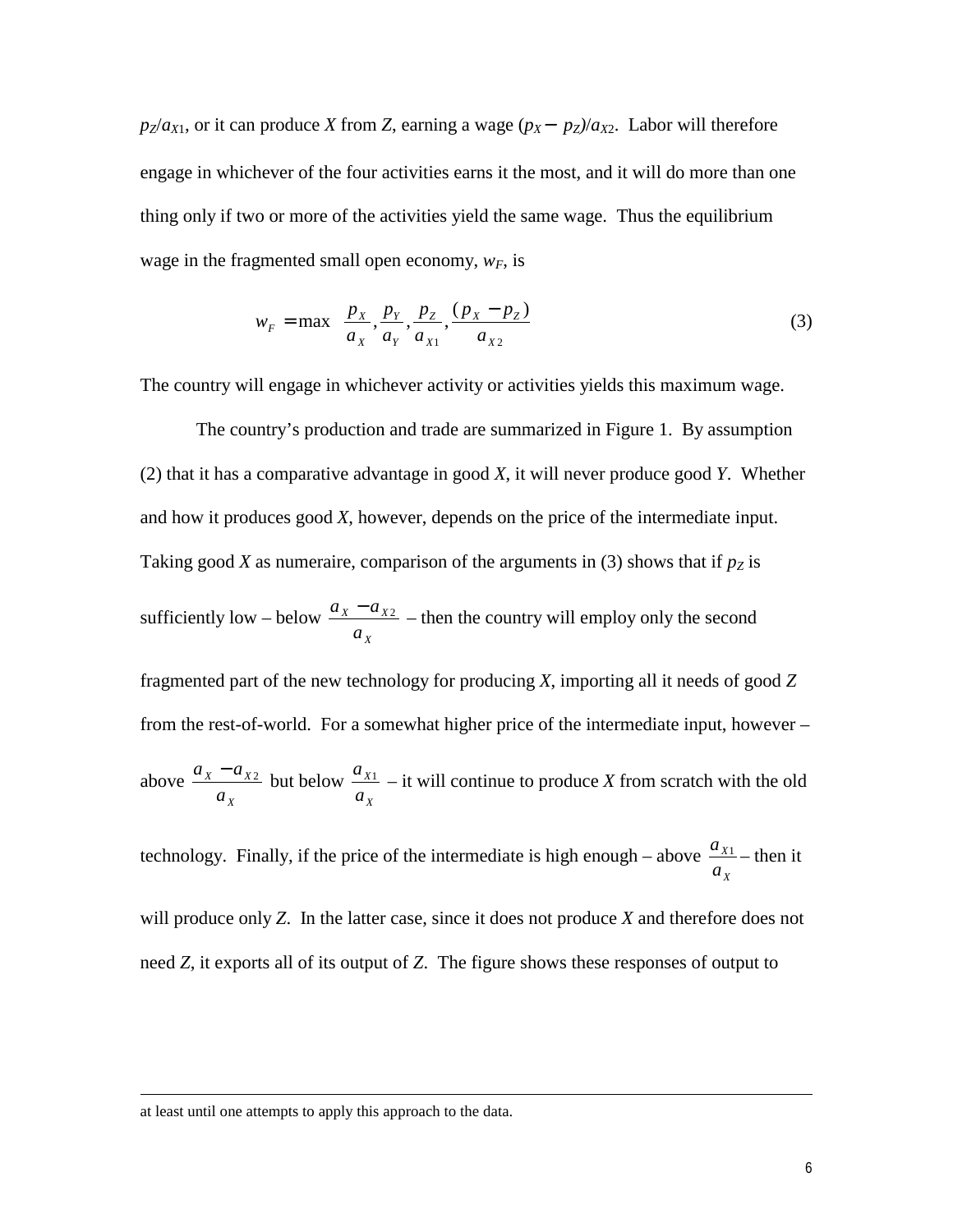price as the heavy solid line for *X* and the heavy dashed line for *Z*. In addition, it shows net trade in  $Z$  (exports if positive, imports if negative) as the heavy dotted line.<sup>6</sup>

For some prices, then, Figure 1 shows the fragmented technology not being used at all. This occurs only if *<sup>a</sup> a X X* <sup>1</sup> is in fact greater than  $\frac{a_x - a}{a_x - a}$ *a X X X*  $\frac{-a_{x2}}{a}$ , which it may not be.

This requires that

 $\overline{a}$ 

$$
a_{x1} + a_{x2} > a_x, \tag{4}
$$

or in other words that the fragmented technology use more resources than the original, or that fragmentation is, in this sense, "costly." I will take this to be the normal case in this section, although the justification for doing so most easily relies on transportation costs, which I am assuming away in the rest of the model.

In any case, the model says that if fragmentation is costly, then for some parameters and prices it will not be used, but for other parameters it will. Also, if fragmentation is not costly, then the middle range of behavior in Figure 1 collapses to a single price, and fragmentation is used at all prices but one, *<sup>a</sup> a X X*  $\frac{1}{x}$ , where all are indifferent

between producing *Z*, producing *X* from scratch, and producing *X* from *Z*.

It might seem in the case of costly fragmentation that welfare might fall, since the country is using part of what seems to be an inefficient technology. In fact, however, we see immediately from (3) that welfare cannot fall with the introduction of fragmentation

<sup>6</sup> Trade in *X* and *Y* are not shown, since they depend on preferences and income. Good *Y*, which is not produced, must be imported for all  $p<sub>Z</sub>$ , although the quantity imported will be somewhat larger when the fragmented technology is being used, due to the country's higher income, and it will fall with  $p<sub>z</sub>$  for low  $p<sub>z</sub>$ and rise with  $p_Z$  for high  $p_Z$  due to changes in the terms of trade in *Z*. When only good *X* is produced, then part of it must be exported in exchange for Y, while it must be imported when it is not produced. Again, the quantities kept or imported depend on real income, which is larger when the fragmented technology is being employed and depends then on the  $p_z$ .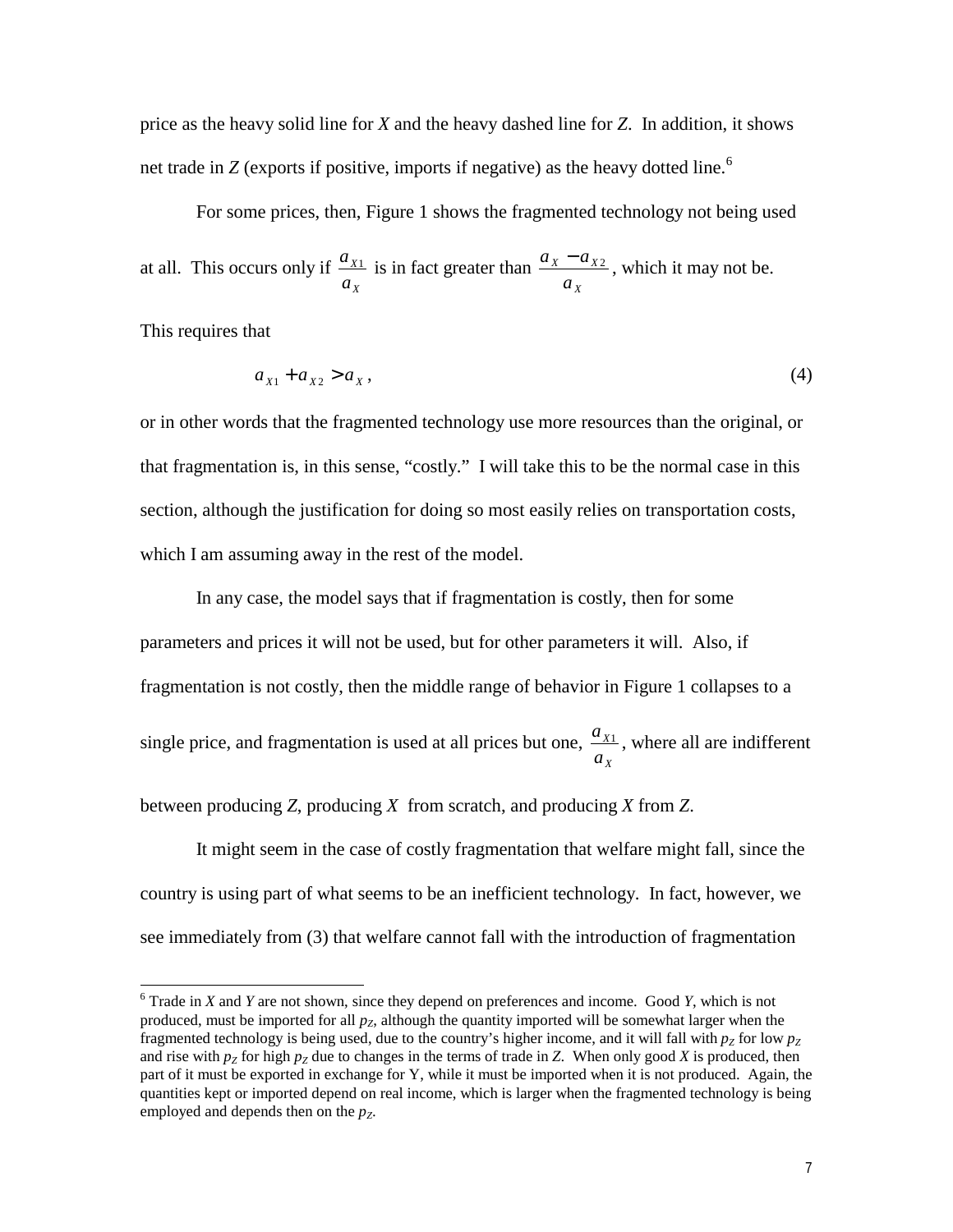in this Ricardian Model. The entire population is labor, and everyone earns a common wage that is at least as great as it was before, in real terms since prices of consumer goods are fixed. The reason, of course, is that while using both parts of the fragmented technology would indeed be inefficient, the country does not do that. On the contrary, it uses only one part of it, and the other part is not used anywhere. It is the latter part that is really inefficient at prevailing prices.

So far I have assumed that fragmentation occurs only in the export industry. That, of course, need not be the case. If fragmentation were to become possible in producing good *Y* instead, then the above analysis would be modified but only slightly. Parameters  $a_{Y1}$  and  $a_{Y2}$  would replace their *X* counterparts, and *Y* would replace *X* in the third and fourth arguments of (3). The result is again a range of prices of the intermediate good *Z* for which fragmentation is not observed, although in this case it will continue to be good *X*, not the potentially fragmented good *Y*, that is produced in the mid-range.<sup>7</sup> If the price of the intermediate is outside this range, however, good *X*, will not be produced at all, and the country will either produce and export the intermediate or produce and export *Y*. Thus fragmentation may give a country a comparative advantage in a good where it had no comparative advantage before.

This is about all that the simple Ricardian model of a small economy can tell us, but the results are pretty clearly robust to expansion of the model to include, say, more goods or more degrees of fragmentation. With both of these arbitrarily large, the wage is set as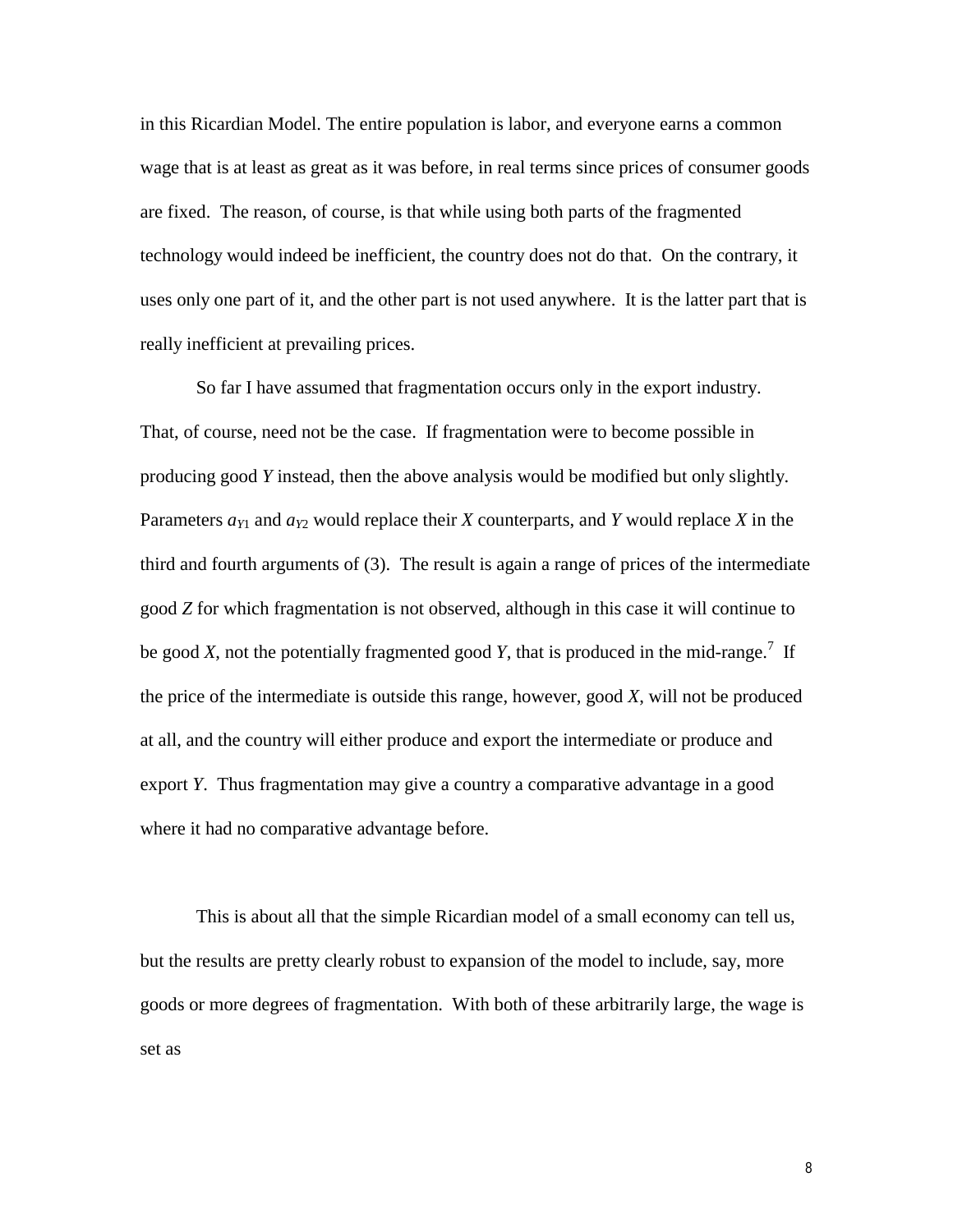$$
w_{F} = \max_{\substack{j=1,\dots,n\\i_{j}=1,\dots,n_{j}}}\left(\frac{p_{j}}{a_{j}},\frac{\left(p_{ji_{j}}-p_{ji_{j}-1}\right)}{a_{ji_{j}}}\right) \tag{5}
$$

where the technology for producing each of *n* goods *j* is potentially fragmented into *nj* parts, the last of which produces the final good itself.  $p_i$ ,  $a_i$  are the prices and unit labor requirements for producing the  $j<sup>th</sup>$  good,  $j=1,...,n$ , using the original Ricardian technology.  $p_{ji_j}, a_{ji_j}$  are the prices and unit labor requirements for the  $i_j^{\text{th}}$  intermediate input to good *j*,  $i_j = 1,...,n_j$ , with  $p_{j0} = 0$  and  $p_{j0} = p_j$ .

From this, it follows that the country will tend to specialize in using only one fragment of one technology, unless parameters and prices coincidentally align so that more than one process yields the same wage. Comparative advantage now refers most appropriately to processes, not goods, although we may identify them with the intermediate goods that they produce. As in the 2-good model, as long as prices of final goods in the rest-of-world are given and unchanged by the introduction of fragmentation, the small country cannot lose from it. Patterns of production and trade will not be determined quite as simply as in the 2-good model, but one of the patterns suggested in Figure 1 will continue to hold: given the prices of all other goods and fragments, a particular fragment will be employed and its intermediate product exported if its price is high enough. A low price, on the other hand, will not necessarily assure that it will be imported, since that also requires a high price in the next stage of production.

<sup>-&</sup>lt;br>7  $\sigma$ <sup>7</sup> This mid-range will exist even if fragmentation in the import-competing good is costless, since fragmented production must now overcome the comparative disadvantage in (2).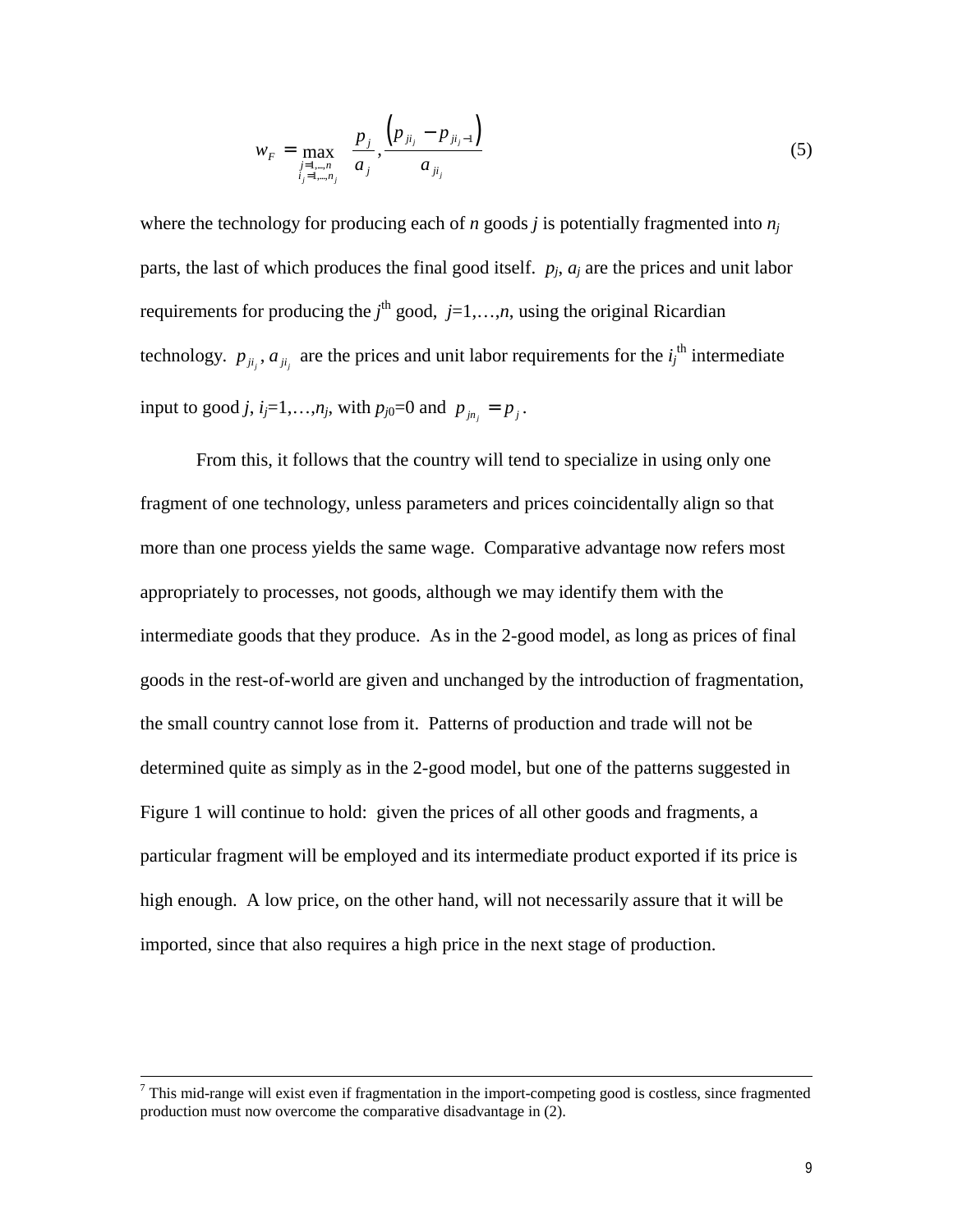#### *A Two Country Ricardian World*

A small country in the Ricardian model, then, cannot lose from fragmentation so long as prices of final goods remain fixed. And fixity of prices has a certain plausibility if the rest-of-world is integrated, as noted above. However a large country can surely not take prices as given, and the problems that arise for a large country are also those that arise for a non-integrated rest-of-world. We therefore need to look at a two-country world in order to explore these problems. In that context, I will focus only on one issue: whether a country can lose from fragmentation. Along the way we will incidentally see a bit more about how fragmentation affects specialization and trade.

For a country to lose from fragmentation, prices must turn against it, and this requires that it be trading initially so that there is scope for its terms of trade worsen. I will consider, therefore, a country that specializes initially in good *X*, and try to see whether fragmentation can lower the relative price of good *X* sufficiently for it to lose. I will consider the same simple form of fragmentation that I looked at before, splitting production of good *X* into two parts. For simplicity and to avoid the costs of fragmentation itself being the source of any loss, I will now assume that fragmentation is costless. Analogous other cases should not be hard to find.

Figure 2 tells us most of what we need to know, although some explanation is required. In the upper left corner is drawn the production possibility frontier (PPF) for the country of interest, Country A, which is assumed again to have a comparative advantage in good *X*. Its customary Ricardian transformation curve is  $T_A T_A'$  in the *X-Y* plane, showing the maximum amounts of goods *X* and *Y* that it can produce without fragmentation. Fragmentation expands its production possibilities into a third dimension,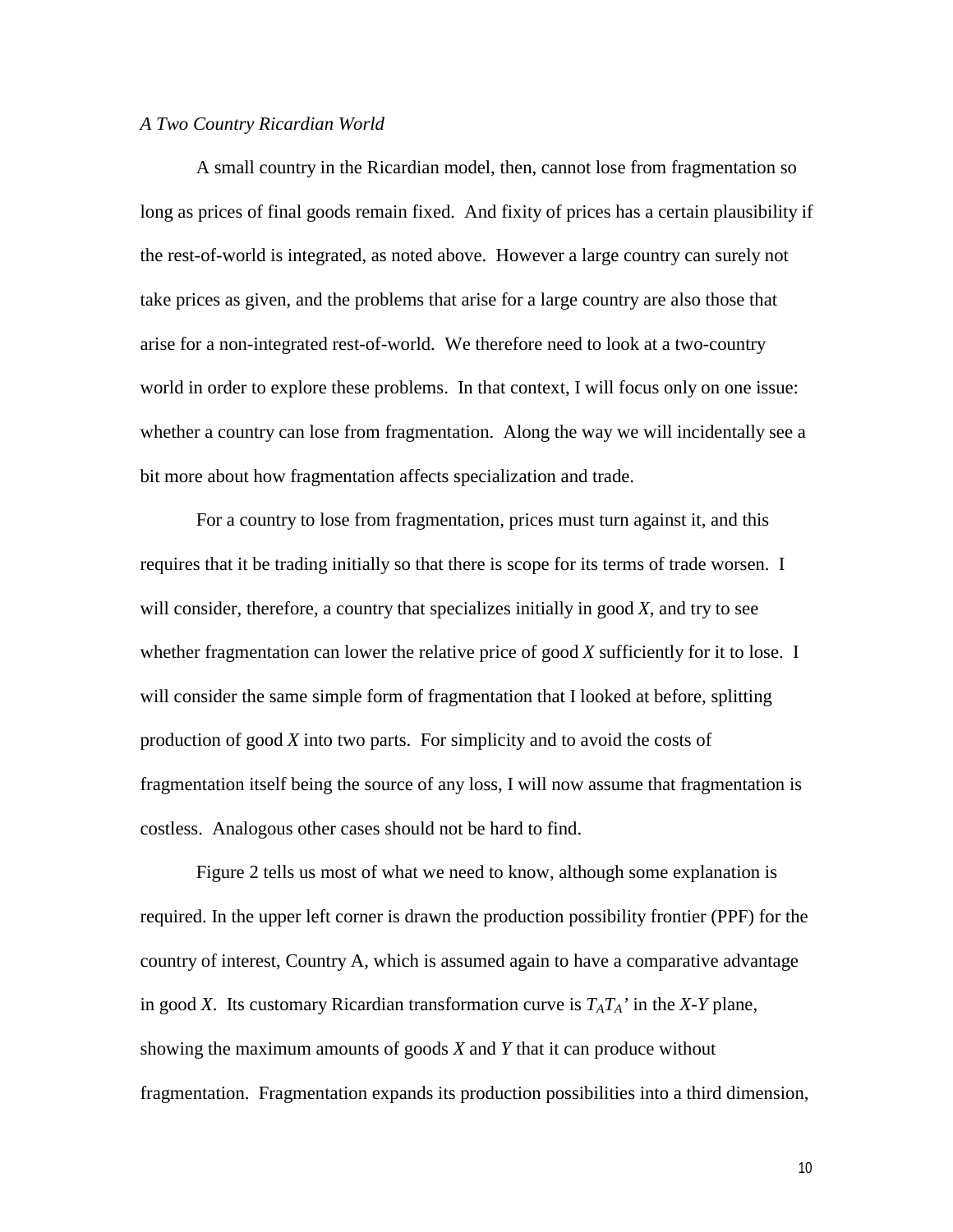with the *Z* axis measuring its net output of intermediate good *Z*, positive if it produces it, negative if it is a net user of *Z* in production of *X*. Point *ZA* shows the maximum amount that can be produced if all labor is devoted to production of good *Z*. Production possibilities include the triangular plane through  $Z_A$ ,  $T_A$ , and  $T_A$ <sup>'</sup>. It is also possible to be a net user of *Z* in producing *X*, and the maximum amount of *X* that can be produced that way is graphed together with the equal negative input of *Z* at point *ZA'* (which is on the dotted 45<sup>°</sup> line in the horizontal  $(X, -Z)$  plane). Again, linear technologies also permit production anywhere on the triangular plane through  $Z_A$ <sup>'</sup>,  $T_A$ , and  $T_A$ <sup>'</sup>. If fragmentation were costly, the surface combining these two triangles would be kinked along *TATA'* (i.e., the straight line connecting  $Z_A$  and  $Z_A$ ' would pass to the left of  $T_A$ '). But with costless fragmentation as I assume here, the two triangles are part of the same plane, and the full PPF of country A with fragmentation consist of the larger triangle  $T_A Z_A Z_A$ <sup>'</sup>. To assure that Country A will have a comparative advantage in *X* both with and without fragmentation, I have drawn these production possibilities as skewed in the *X* direction.

The top right portion of Figure 2 shows the PPF for Country B, with its greatest productivity being in the directions of final good *Y* and intermediate good *Z*. Otherwise the graph for Country B has exactly the same interpretation as for Country A.

Now combine these two PPFs, to get the PPF of the world in the bottom part of the Figure. The construction is a little messy but actually not all that difficult if you draw it carefully. As is familiar in the 2-good Ricardian model, one simply places the origin for one PPF on the surface of the other, then slides it around in all possible ways to generate the largest outputs possible. In two dimensions only, this process of adding together  $T_A T_A'$  and  $T_B T_B'$ ' would yield the world frontier  $T_W T_W' T_W''$ ' that appears in the X-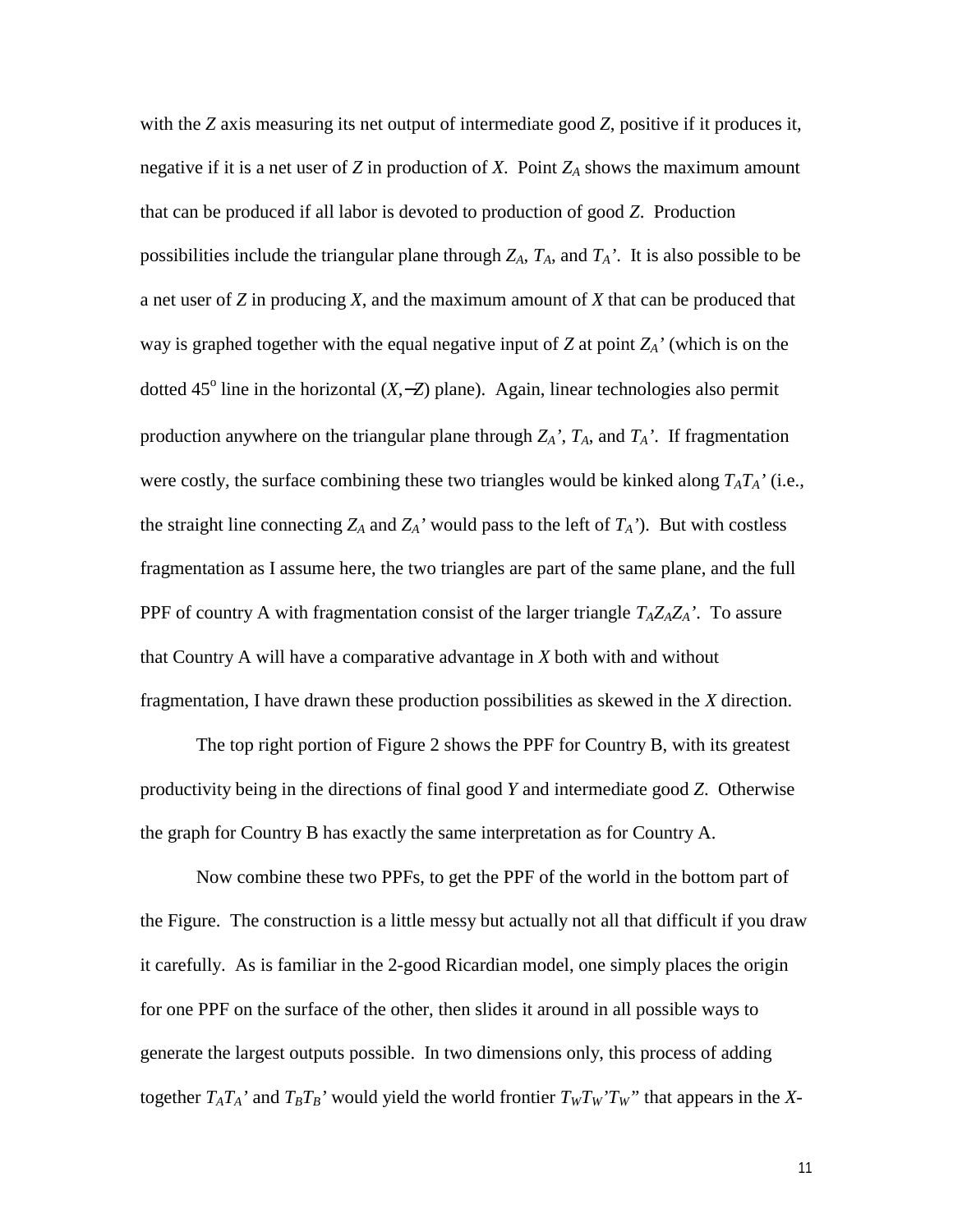*Y* plane in the bottom graph. It is linear with just one kink (at  $T_W$ ), and the two linear segments are exact replicas of the transformation curves of the two individual countries.

To construct the PPF in three dimensions, I place the origin of Country A's PPF (shown as a shaded entity drawn above the large equal sign) on the surface of Country B's PPF,  $T_B Z_B Z_B'$ . As a result of the shapes to the two PPFs, point  $Z_A'$  of A's PPF traces out a duplicate of B's PPF: the triangle  $Z_w^* Z_w^* Z_w^*$ . The bottom edge of A's PPF,  $Z_A Z_A$ ' traces out the parallelogram  $Z_w Z_w Z_w Z_w^* Z_w^*$  as its origin traverses  $T_B Z_B$ . And A's PPF itself becomes the topmost facet of the world PPF, the triangle  $T_w Z_w^{\dagger} Z_w^{\dagger}$ . Note that the parameters underlying these figures are such that only three patterns of specialization are possible: County B produces only good *Y* (the top triangle); Country A produces only good *X* using the fragmented technology and imported inputs of good *Z* (the lower triangle); and Country B produces a mix of *Y* and *Z* while Country A produces only *X*, mixing the original and the fragmented technology (the parallelogram).

However, the world cannot be in equilibrium just anywhere on the three dimensional surface. By assumption, good *Z* has no use except in producing *X*, so the world's net output of *Z* must be zero. Therefore the only relevant part of the world PPF is the solid heavy kinked line,  $T_w T_w^* T_w^* T_w^*$ . Just where on this curve the equilibrium will be found depends on preferences of consumers in both countries for consuming goods *X* and *Y*.

The potential gains for the world from fragmentation are now evident. Without fragmentation, the world was confined to the output combinations on  $T_wT_wT_w$ ", and if preferences put the equilibrium on the steeper segment,  $T_W T_W$ ", then fragmentation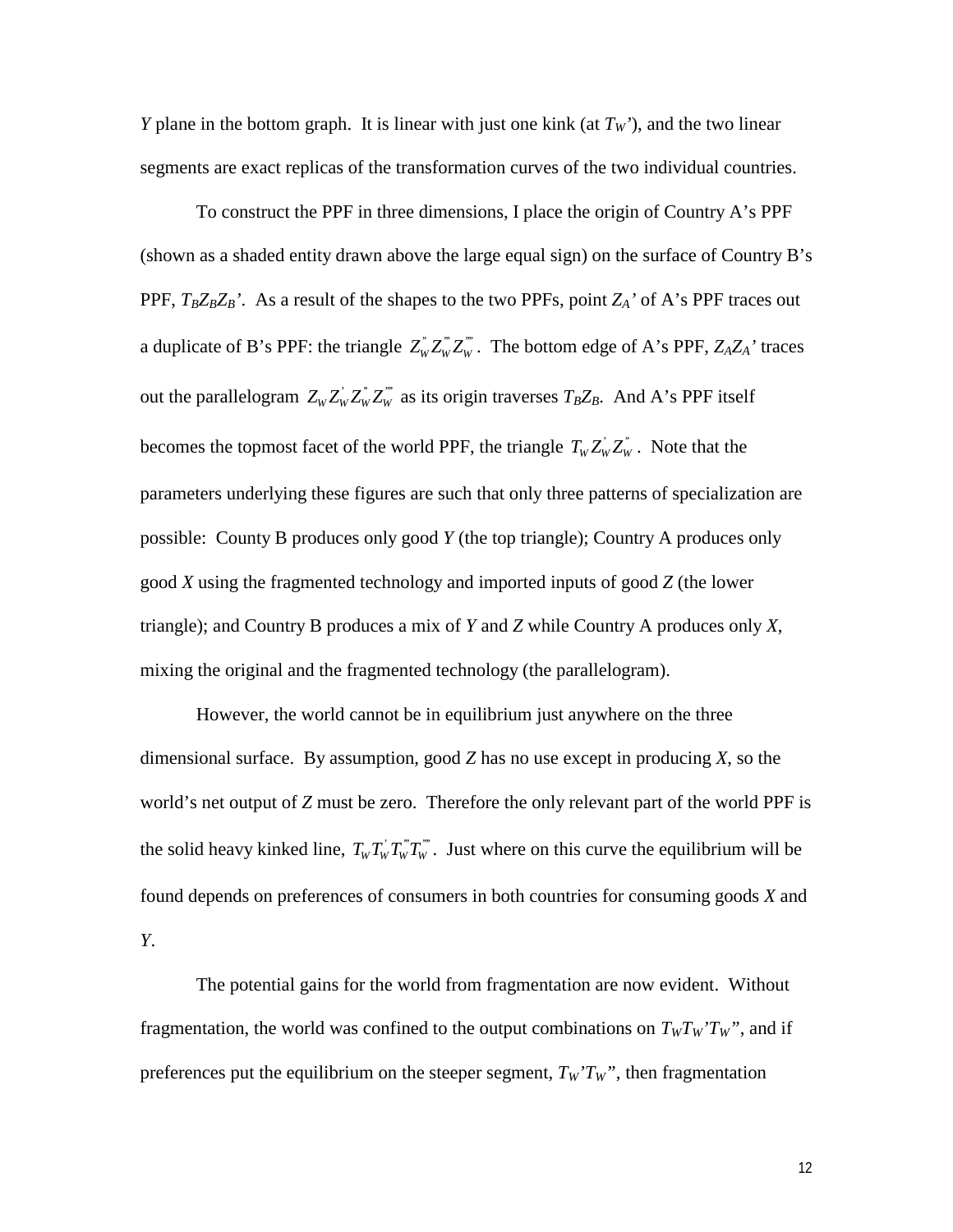permits an increase in the world consumption of both goods. These gains should not be surprising: they are simply the result of comparative advantage being followed within the fragmented technology for producing good *X*.

What are prices in the world equilibrium? They are given by the slopes of a plane tangent to the world PPF wherever the equilibrium is located. As usual in a Ricardian model, these may be determined mostly by preferences if the equilibrium is at one of the kinks,  $T_w^{\dagger}$  or  $T_w^{\dagger}$  , or they may be determined entirely by parameters of production if the equilibrium is in one of the straight segments. Note that if demand for *X* is sufficiently high so that the equilibrium is in the steeper of these segments,  $T_w^T T_w^T$ , then prices are those of Country B in autarky and do not change with fragmentation. That is the situation addressed in our analysis of the small country above, thus indicating that the assumptions made there were appropriate. Of course in this case, represented for example at point *I* in Figure 2, Country A does not lose from fragmentation, as already noted.

The possibility of loss arises in the other segment,  $T_w^{\dagger} T_w^{\dagger}$ , at points like the one marked *II*. Here the relative price of good *X* falls as a result of fragmentation, and since Country A initially exported *X*, this constitutes a fall in its terms of trade. This is not enough to show that it loses, however, since it would have gained a positive amount from the fragmentation itself had prices not fallen. It turns out, though, that Country A *must* lose from fragmentation in this case. Segment  $T_w^{\dagger} T_w^{\dagger}$  is part of the parallelogram traced out by the lower edge of Country A's PPF as its origin traverses the upper left edge of B's PPF. Therefore the price plane tangent to the world PPF in this segment includes the entire bottom edge of A's PPF. This is enough to assure that there are no gains to it from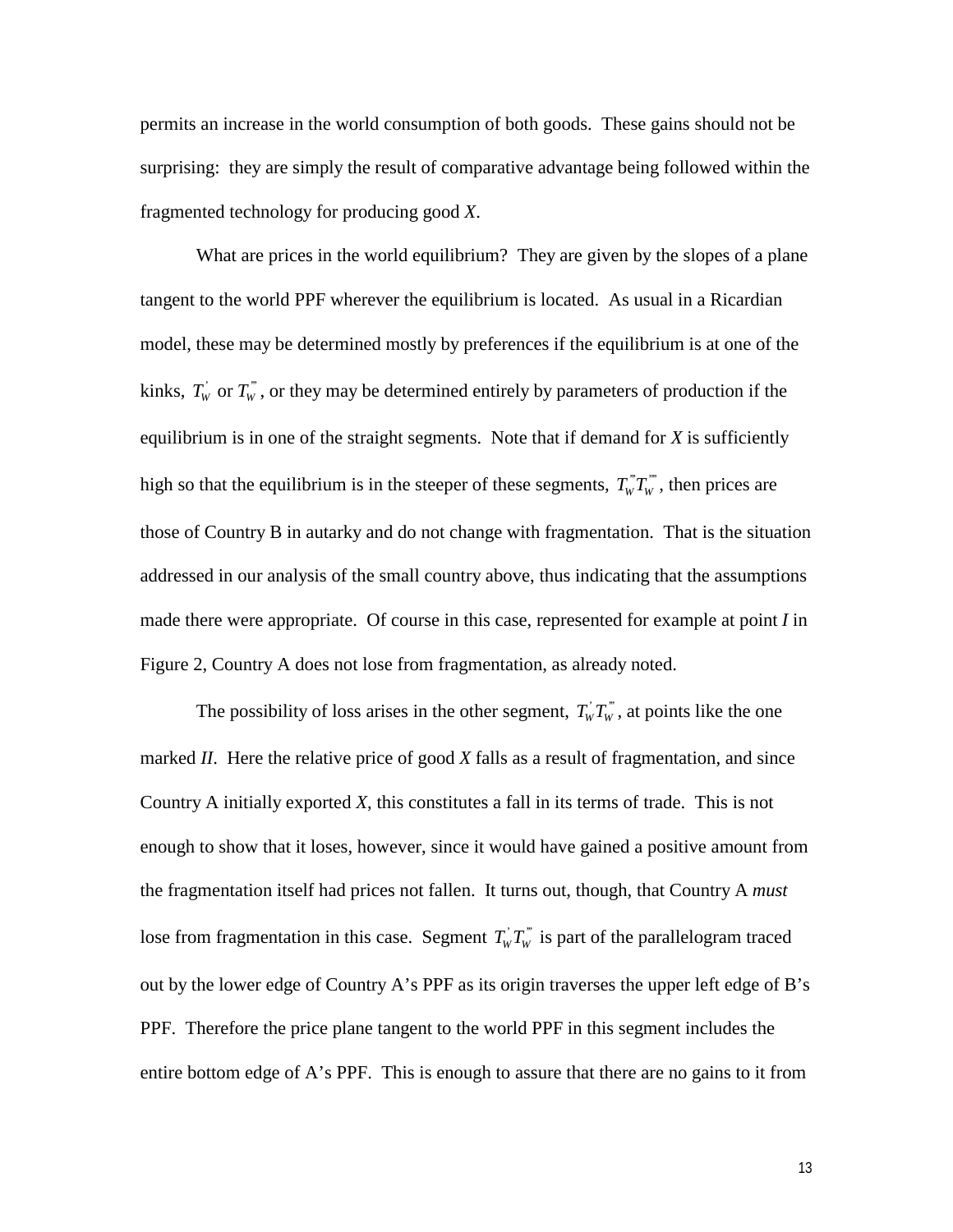shifting resources toward fragmented production, and the reduced terms of trade therefore causes an unambiguous loss.

Both results are illustrated in Figure 3. In the top panel, prices remain fixed with fragmentation and country A gains unambiguously. Initially trading only *X* and *Y* , it consumed at point *C* along the two-dimensional price line given it by Country B. With fragmentation prices do not change, but Country A shifts all of its labor to producing good *X* with inputs of *Z* and the fragmented technology. Production moves to point *ZA*' and it trades from there to point *C'* along the price plane, also given it by Country B. The nature of the trade, incidentally, is that it imports both *Y* and *Z*, since it produces neither.

The other case is shown in the bottom part of the figure. Here again Country A starts at point *C*, but now with fragmentation it trades along a price plane that is both flatter (lower  $p_X/p_Y$ ) and rotated clockwise from above (lower  $p_X/p_Z$ ), as shown. The loss in welfare is unambiguous. Production, incidentally, is somewhere on the bottom edge between points  $T_A$ ' and  $Z_A$ ', and the country imports *Y* and *Z*. The main difference between this and the case above is that the country also produces some of good *X* from scratch, and indeed it is this that requires prices that make the two processes for producing *X* equivalent and prevents any gain to Country A from using the fragmented technology. Country B, of course, now does gain.

#### **III. Fragmentation in Heckscher-Ohlin**

The simplicity of the Ricardian model is valuable for the insights that it can yield into the behavior of more complicated models. For example, a Heckscher-Ohlin (H-O) model can approximate arbitrarily closely to the Ricardian model of Section II, and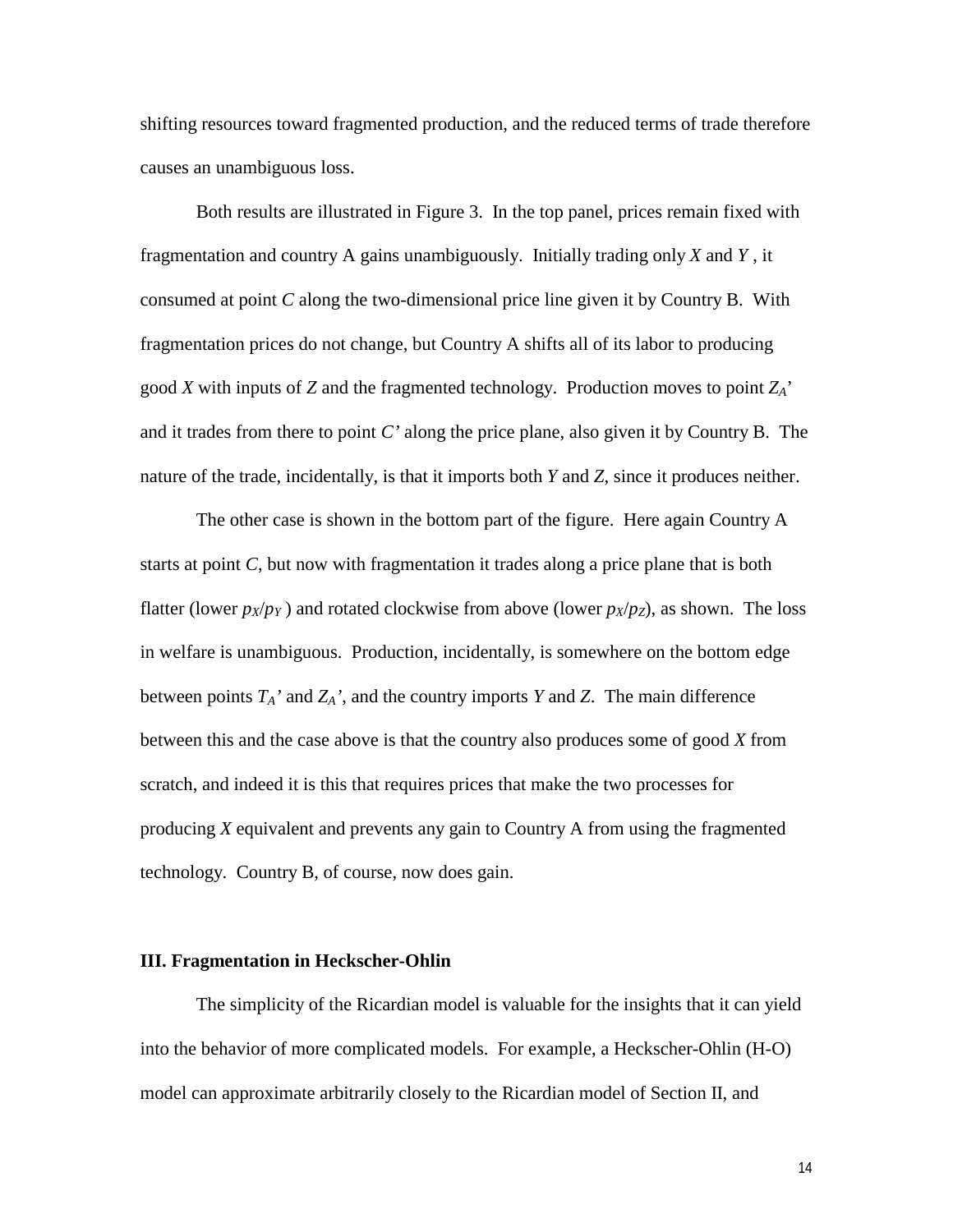therefore we can conclude immediately that a large country can lose from fragmentation, even in a H-O world. However, there are other details that are assumed away in a Ricardian model that it therefore cannot address. The most obvious and important is the existence of separate factors of production and the possibility that some factors may gain while others may lose from a change such as fragmentation. I will explore that possibility here.

The first thing to note about a H-O model, however, is that fragmentation as defined here will not occur in the kinds of equilibria most often considered in the H-O literature. That is, if prior to fragmentation there is factor price equalization (FPE), and if fragmentation is costly, then there will be no incentive to fragment production. Therefore, in order for the issue of fragmentation to be interesting, we must start with a world economy in which factor prices are different. That is, I will assume that factor endowments differ sufficiently across countries that they are unable, in free trade, to produce enough goods in common to cause FPE. I will also assume, for simplicity, that fragmentation is costless, although one could easily think of there existing an infinitesimal fragmentation cost, ε, that is too small to show up in the diagrams. Again, I will start with a small country and then move to a 2-country model.

#### *A Small Open H-O Economy*

Figure 4 shows what can happen in a 2-good model. The solid lines show the initial situation before fragmentation. It is a familiar Lerner-Pearce diagram with good *X* chosen as numeraire so that that the unit value isoquant for *X* is also its unit isoquant.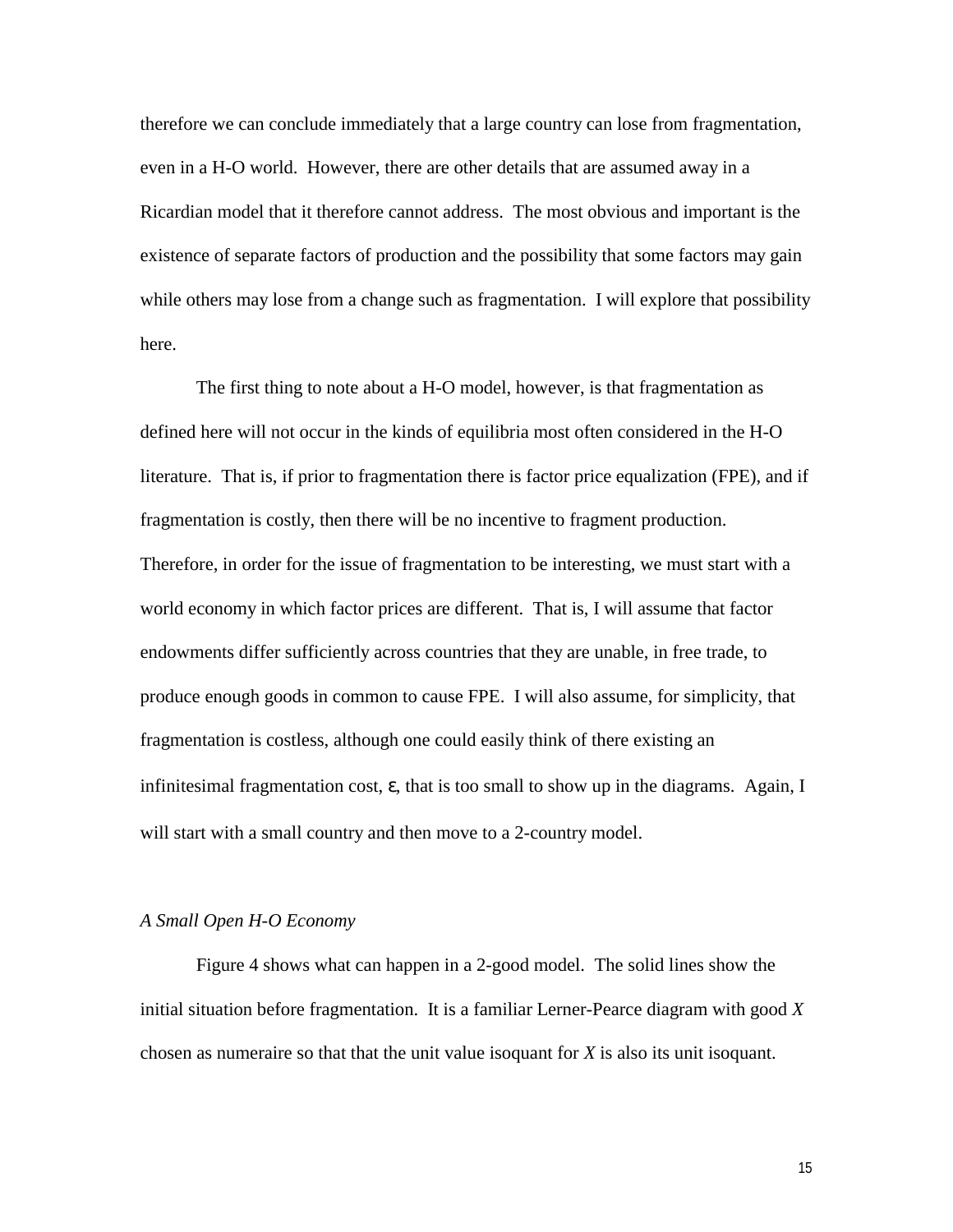A small country trades with a large rest-of-world in which prices of the two goods, *X* and *Y*, are given and imply the unit value isoquants shown. The diversification cone is given by the rays  $k_X$  and  $k_Y$ , with corresponding factor prices  $\tilde{w}$  and  $\tilde{r}$ . The small country, however, is not inside the cone. Its endowment point is *E*, and it therefore specializes in good *X* with factor prices  $w_0$  and  $r_0$ .

Now fragmentation becomes possible everywhere. The technology for producing good *X* now includes the possibility of producing an intermediate input, *Z*, one unit of which requires the factors shown by the new isoquant labeled  $Z=1$ .<sup>8</sup> A unit of good  $Z$  can be used together with additional inputs of capital and labor to produce a unit of *X*. Since I am now assuming that fragmentation is costless, the isoquant for producing a unit of *X* from *Z* is simply the factors that are left over out of the original *X*=1 isoquant. That is, the isoquant for producing *X* from *Z* can be drawn upside down relative to, say, point  $O_{XZ}$ as an origin, and it will then be just tangent to the  $Z=1$  isoquant.<sup>9</sup>

Note that I have drawn the technology for producing *Z* as more capital intensive than for producing *X*. With that assumption, the activities available to the world now include one whose factor requirements (at the rest-of-world's factor prices) are given by the ray  $k_z$ . The diversification cone is therefore enlarged by fragmentation. In the case shown, the small country is now inside it, and it will therefore now be able to fully employ its factors at the world's factor prices. This is now a 3-good, 2-factor H-O model,

 $\overline{a}$ 

<sup>&</sup>lt;sup>8</sup> Again, this intermediate input need not be a physical entity, and therefore could represent, say, the "headquarter services" that Helpman (1984) and others have used to model multinational corporations. For my purposes, it is immaterial (literally) whether the different fragments of production are performed within a single firm or between firms. This generality is desirable, of course, but it also means that none of the results of this section are really new. They are merely extensions of what was shown by Helpman (1984) and Helpman and Krugman (1985). I am grateful to Steve Matusz for pointing this out.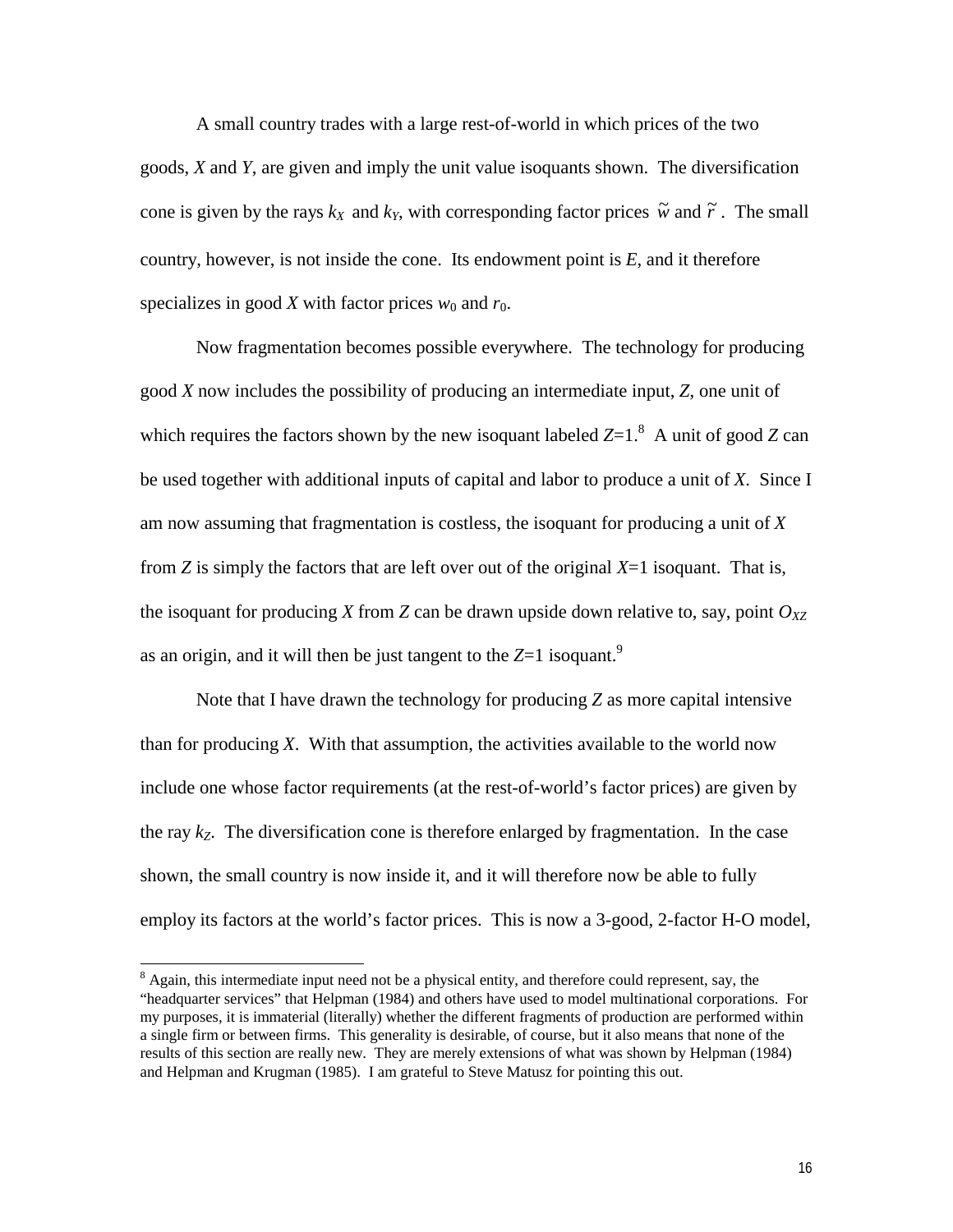so exact outputs and the pattern of trade are indeterminate *a la* Melvin (1968). But we can be sure in this case that the small country will produce some of intermediate good *Z* together with some of either *X* and/or *Y*.

More important here, however, is what happens to factor prices. Evidently from the figure, the wage has fallen from  $w_0$  to  $\tilde{w}$ , while the rental on capital has risen from  $r_0$ to  $\tilde{r}$ . Since prices are fixed, these changes are real as well as nominal.

Thus we have a case here where a country gains from fragmentation,  $10$  but not all factor owners within that country share in the gain. On the contrary, workers here are made worse off as the production process for their product fragments into a capitalintensive and a labor-intensive part, only the former of which necessarily remains viable within their country.

#### *A Two Country H-O World*

What happened in Figure 4 did not really require that the country in question be small. To see this, consider a two-country world of the same sort. Figure 5 shows the Travis-Dixit-Norman<sup>11</sup> integrated world economy (IWE) diagram that Helpman and Krugman (1985) exploited so successfully for a variety of purposes. Without

<sup>-&</sup>lt;br>9 <sup>9</sup> If these were drawn correctly, then the  $X=1$  isoquant could be traced out by the origin for the  $XZ=1$ isoquant as it slides around the *Z*=1 isoquant. The construction is much the same as we used to use to construct Scitovsky indifference curves. Remember them?

 $10$  I have not shown that gain, but I hope it is clear. Fragmentation has expanded the small country's production possibilities, and at fixed prices this can only help.

<sup>&</sup>lt;sup>11</sup> Years ago, I incorrectly attributed this diagram to Helpman and Krugman in the presence of both Elhanan Helpman and Avinash Dixit and had my attention gently directed toward Dixit and Norman (1980). More recently, Bob Baldwin has sent me further back, to Travis (1964). While Travis did not speak by that name of an "integrated world economy," he certainly used the concept and drew the diagram (on p. 16) for exactly the purpose of identifying a factor price equalization region. Travis in turn called it an Edgeworth box, although I am not aware (never having read Edgeworth) that Edgeworth ever used his boxes quite this way, with factor endowments measured from the corners. All of this is surely known to scholars, but the rest of us have to pick it up wherever we can.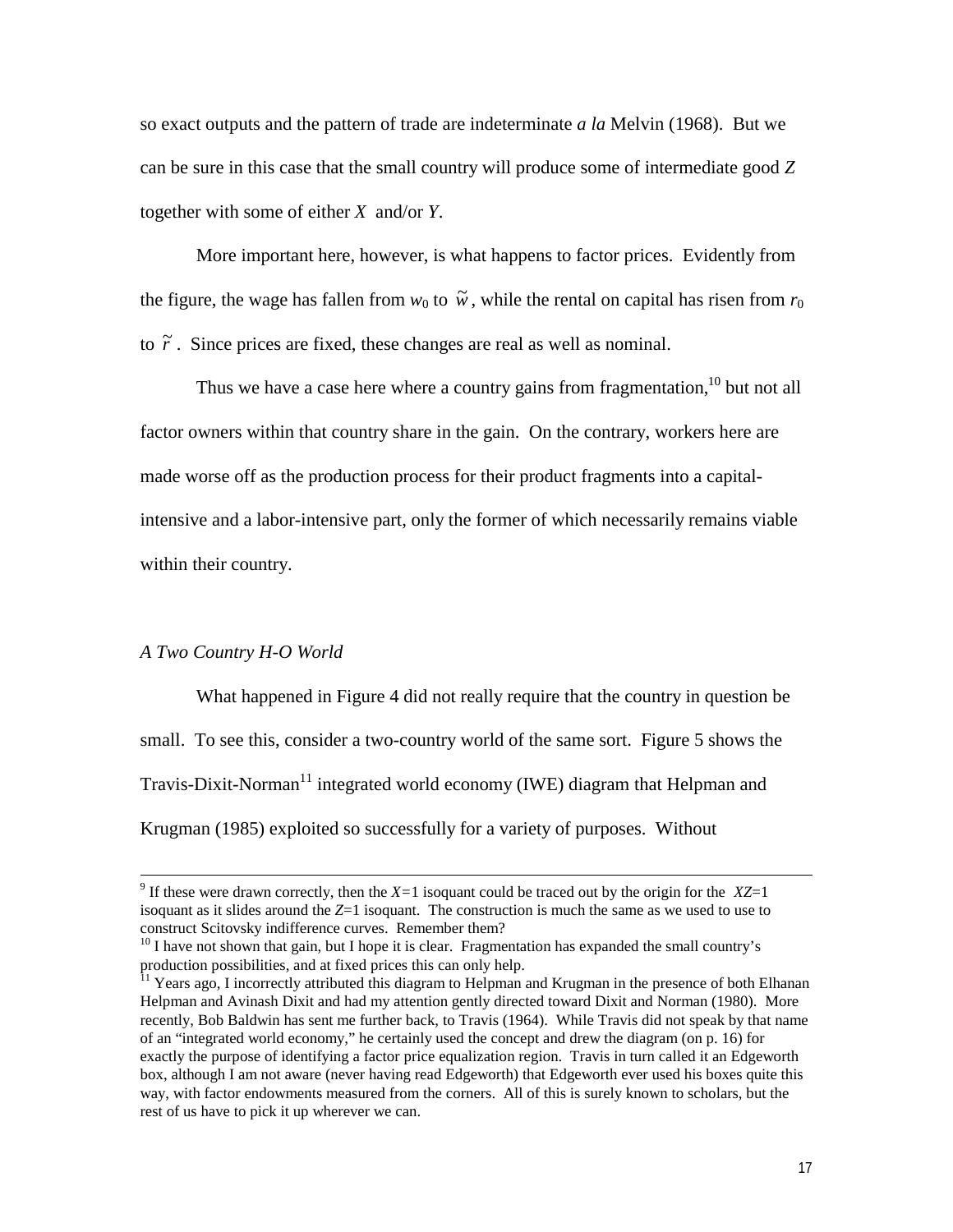fragmentation, the FPE region is the parallelogram  $O_AFO_BF'$ . Fragmentation, which makes it possible to duplicate the *X* output of factor vector  $O<sub>A</sub>F$  with the two fragmented vectors  $O_A G$  and  $GF$ , expands the FPE region to  $O_A G F O_B G' F'$ . Thus, for some allocations of the world's factors for which FPE would not have been possible, fragmentation leads to FPE.

For example, if the allocation were at point *E*, then there could not have been FPE without fragmentation. What exactly would have happened instead we don't know, since prices would not have been those prevailing in the IWE, but it seems plausible that Country A would have produced only good *X* and Country B would have produced a mix of *X* and *Y*. 12 Fragmentation again permits Country A to shift resources into the most capital-intensive fragment of producing *Z*, and again it is likely to raise the return to capital and lower the wage. There may also be small effects on factor prices in Country B, as market clearing prices of *X* and *Y* change, but these are difficult to determine.

This result illustrates the more general phenomenon that fragmentation enhances the possibility of factor price equalization. With arbitrary numbers of goods, factors, and countries, I showed in Deardorff (1994) that FPE requires that factor endowments be more similar than factor intensities in a certain well-defined sense: the set of vectors that can be constructed from parts (or all) of the factor endowment vectors – called the "factor endowment lens" – must lie inside the analogous set of vectors defined by the factors used in the IWE – the "factor use lens." Costless fragmentation unambiguously enlarges

 $\overline{a}$ 

 $12$  If we assume fixed-coefficient technologies, then this is necessarily the case, since good and factor prices will leave the factor use vectors unchanged. Of course in that case, part of the capital in Country A of Figure 5 would be unemployed and the rental on capital would be zero. However the changes in factor prices identified in Figure 4 would still occur, in amplified form.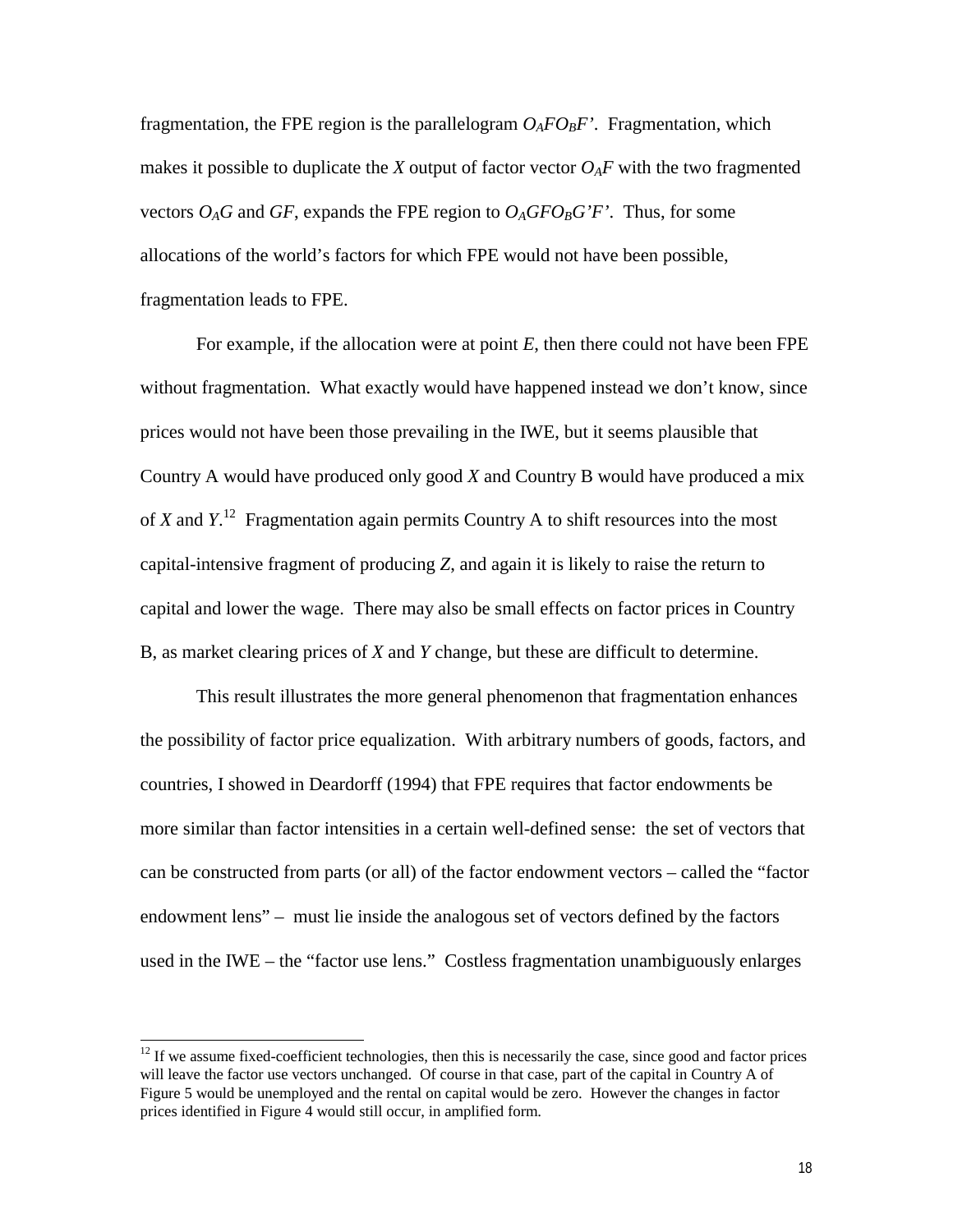the factor use lens and thus makes FPE possible for factor allocations for which it was not possible before.

To see this, note that a factor use lens is defined as

$$
\mathcal{Q}(v) = \{x \in \mathbb{R}^f | x = bv \text{ for some } g \text{-vector } b \in I^g \}
$$
 (6)

where there are  $f$  factors and  $g$  goods,  $I^g$  is a set of  $g$ -vectors whose elements are in the unit interval, [0,1], and *v* is a  $g \times f$  matrix of factor-use row vectors. Then let  $v^0$  be the matrix of factor uses without fragmentation,  $v_j^0$ ,  $j=1,...,g$ , and let  $v^1$  be the matrix of factor uses in which some or all goods have been fragmented into 2 or more parts. Numbering the rows of  $v^1$  *ji*, *i*=1,...,*n<sub>j</sub>*, the cost of fragmentation will be zero if  $v_j^0 = \sum_{i=1}^{n_j} v_{ji}^1$ . It is then easily shown that<sup>13,14</sup>

$$
\mathcal{L}(v^1) \subseteq \mathcal{L}(v^0) \tag{7}
$$

This tells us that the possibility of FPE is increased by fragmentation. That is, there may be allocations of the word's factor endowments for which FPE is not possible without fragmentation and for which FPE becomes possible with fragmentation. It also says that if FPE is possible without fragmentation, then it must remain possible if fragmentation is introduced. If one were comfortable thinking of the world's allocations of factors as being somehow randomly determined given its total endowments and the parameters of technology and tastes, then it would say that the likelihood of FPE either rises or stays the same with fragmentation; it cannot fall.

 $\overline{a}$ 

<sup>&</sup>lt;sup>13</sup> Suppose  $x \in \mathcal{L}(v^0)$ . Then from (6)  $\exists b \ni x = bv^0 = b \Sigma v_i^1$  which implies  $x \in \mathcal{L}(v^1)$ .

<sup>&</sup>lt;sup>14</sup> See Debaere and Demiroglu (1997), who note the same thing in a different context. Their result is that the measured factor use lens will lie within the true one if measured industries are aggregated.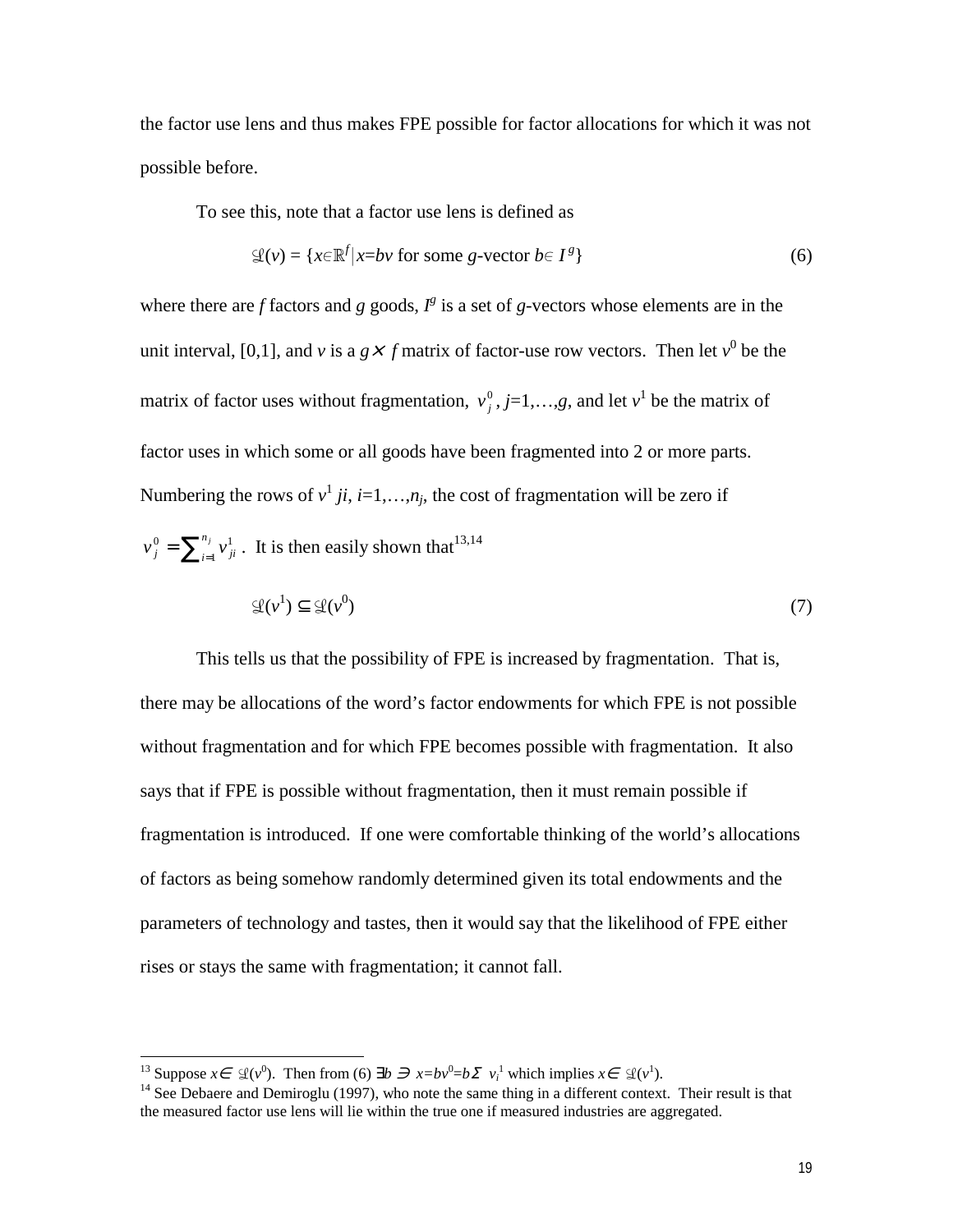Thus fragmentation may well cause factor prices to become equalized across countries. The analysis here does *not* say, however, that, failing that, factor prices will be drawn closer together by fragmentation. Figure 4 certainly suggests that result in a special case. There, if the endowment point were above the  $k_Z$  ray rather than below it as drawn, then indeed factor prices in the country would remain different from those in the world after fragmentation but would be drawn closer to them.<sup>15</sup> As far as I know, however, that is not a general result. In fact, we are surprisingly ignorant (or at least I am) of how the higher-dimensional H-O model behaves outside of the FPE region, or when the lens condition of Deardorff (1994) is not satisfied.

#### **IV. Conclusion**

 $\overline{a}$ 

The underlying question addressed in this paper is, "Does fragmentation matter?" Or, since this is a theoretical piece, not empirical, "Can it matter?" The answer seems to be a relatively strong "Yes."

Of course, fragmentation will *not* matter if factor prices are equal everywhere, for then the fragmented technologies will at best duplicate what was done without them and there will be no reason to use them. But if factor prices are not equal across countries, either because technologies differ as in the Ricardian model or because factor endowments are less similar than factor intensities in the H-O model, then fragmentation can certainly make a difference. The main effects of fragmentation, at least as I have

<sup>&</sup>lt;sup>15</sup> Such a result may exist, but I am pessimistic. After wasting several years trying to show that free trade must draw factor prices closer together, only to find the counterexample presented in Deardorff (1986), I will not be surprised if fragmentation admits of equally poorly behaved possibilities in a general model.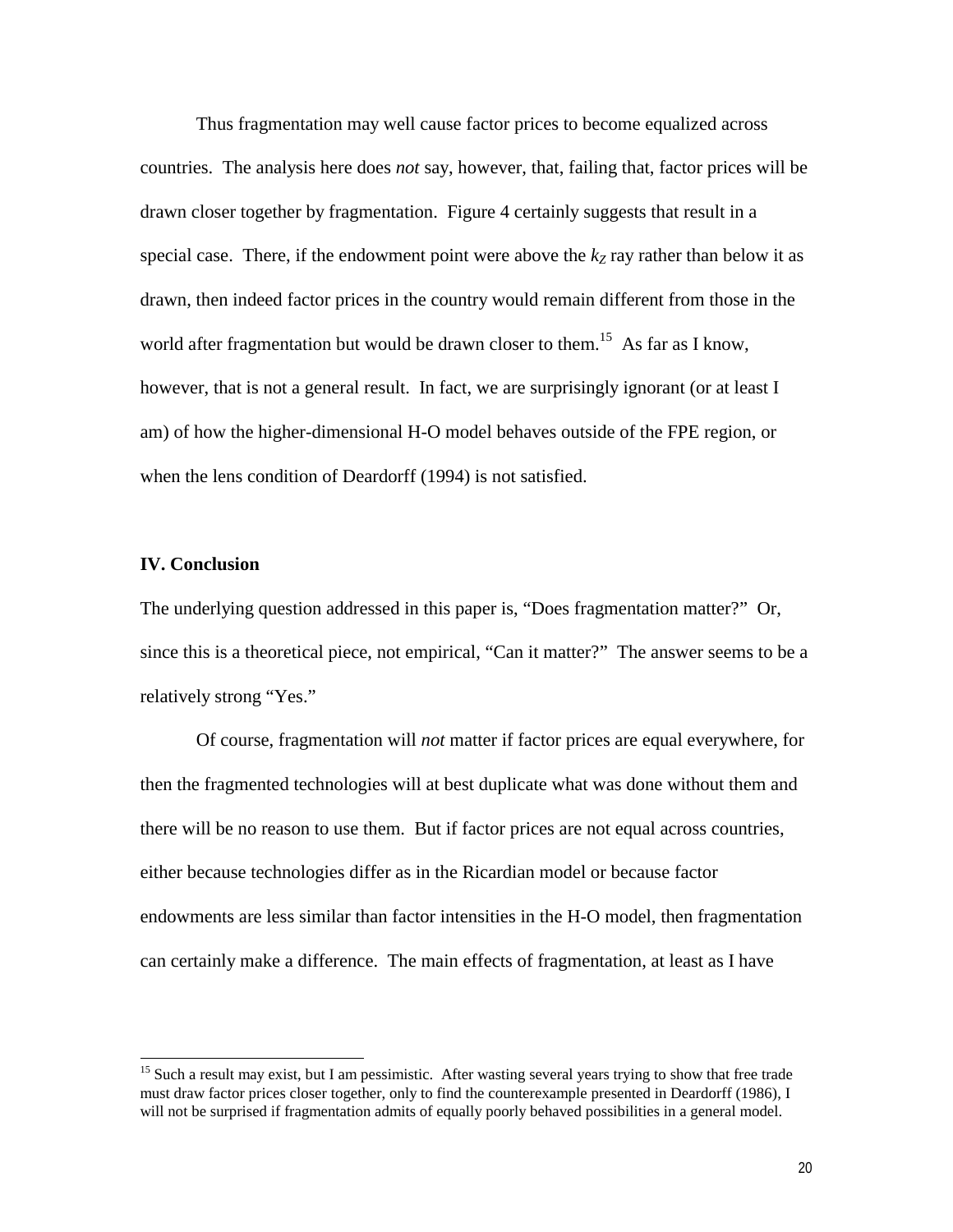been able to identify them from these simple models, are as follows (all assuming that

fragmented technologies are used at all):

- 1. If fragmentation does not change the prices of goods, then it must increase the value of output of any country where it occurs and that of the world.
- 2. If fragmentation does change prices, then fragmentation can lower the welfare of a country by turning its terms of trade against it.
- 3. Even in a country that gains from fragmentation, it is possible (but not necessary) that some factor owners within that country will lose.
- 4. To the extent that factor prices are not equalized internationally without fragmentation, fragmentation may be a force toward factor price equalization.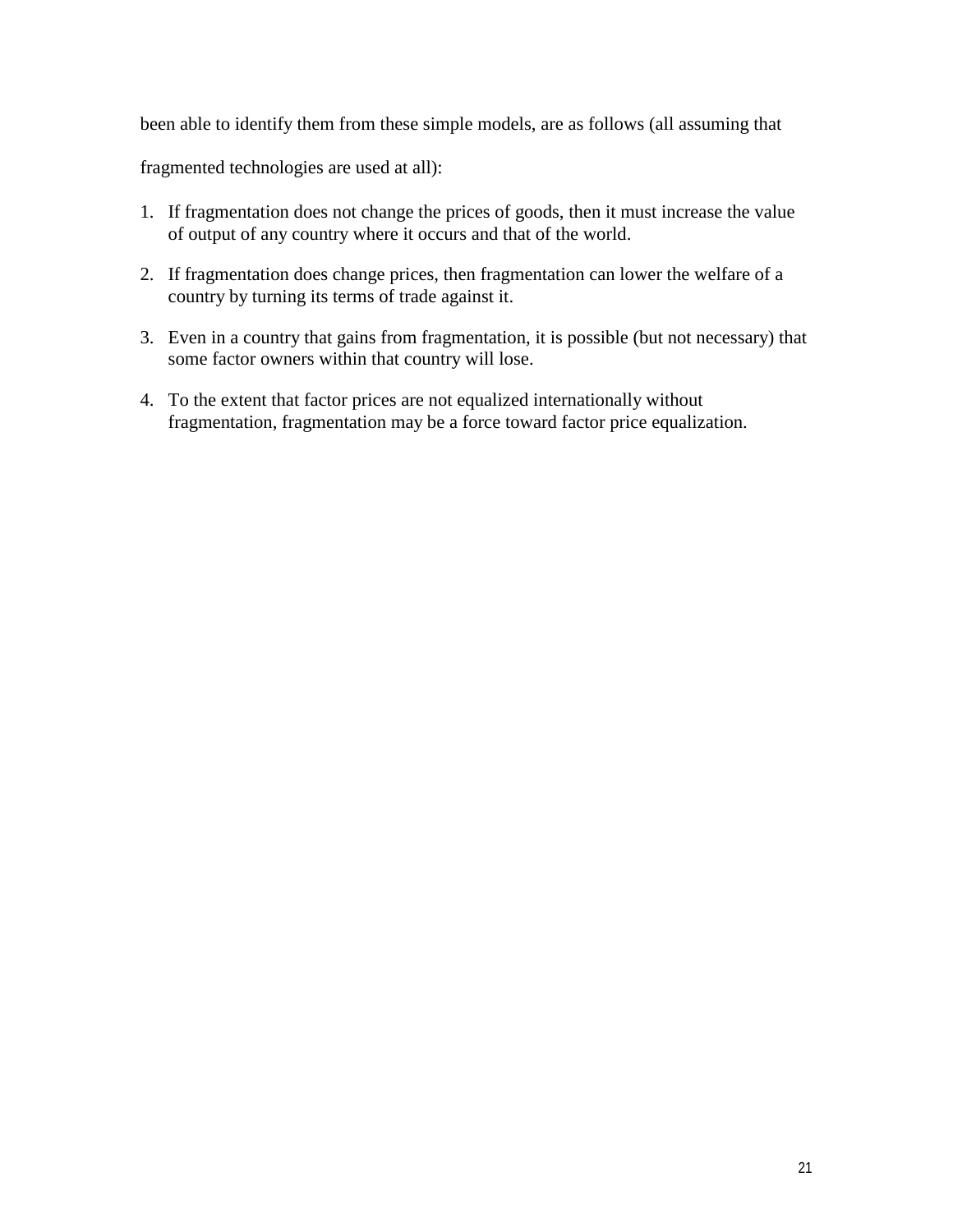

22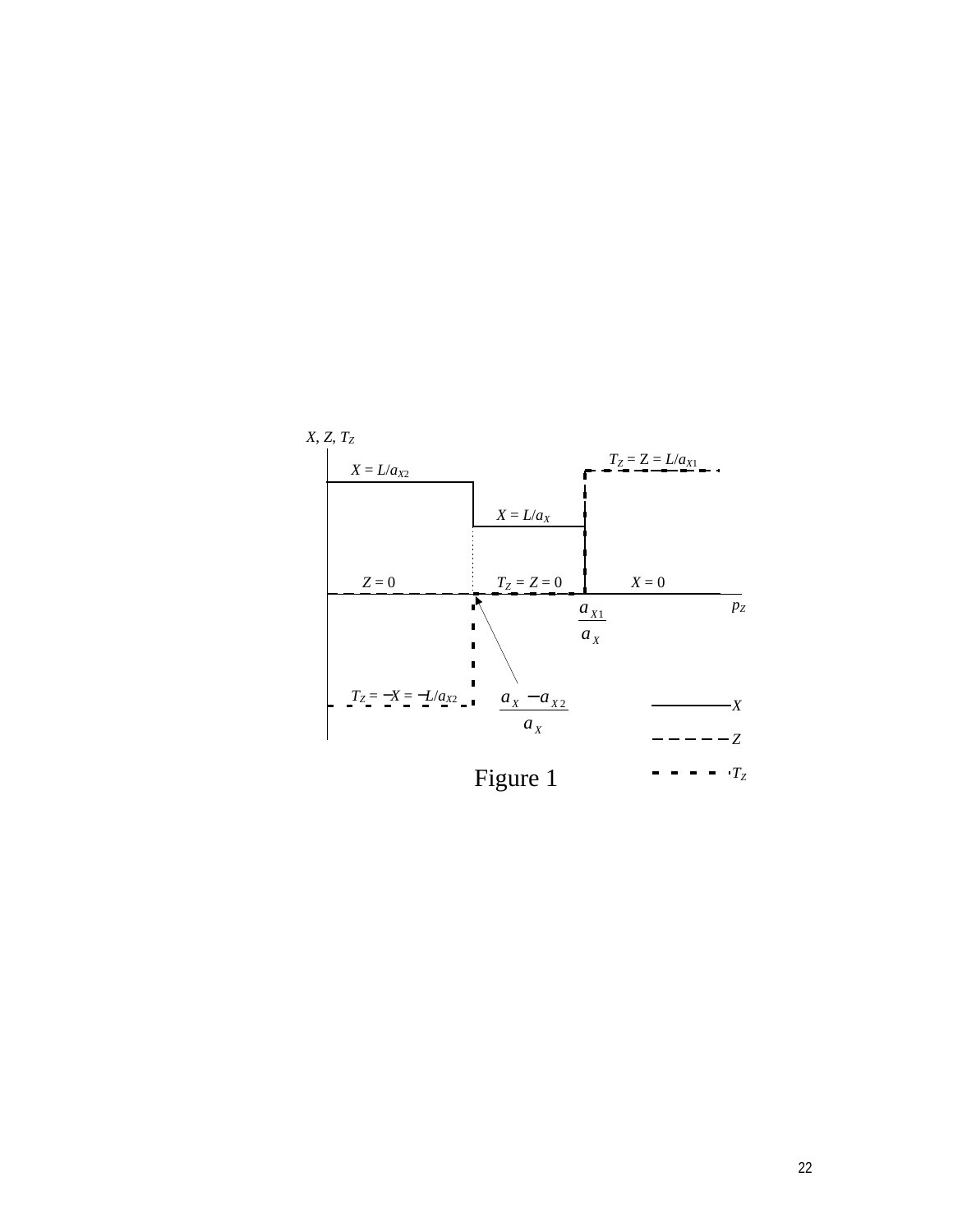



Figure 2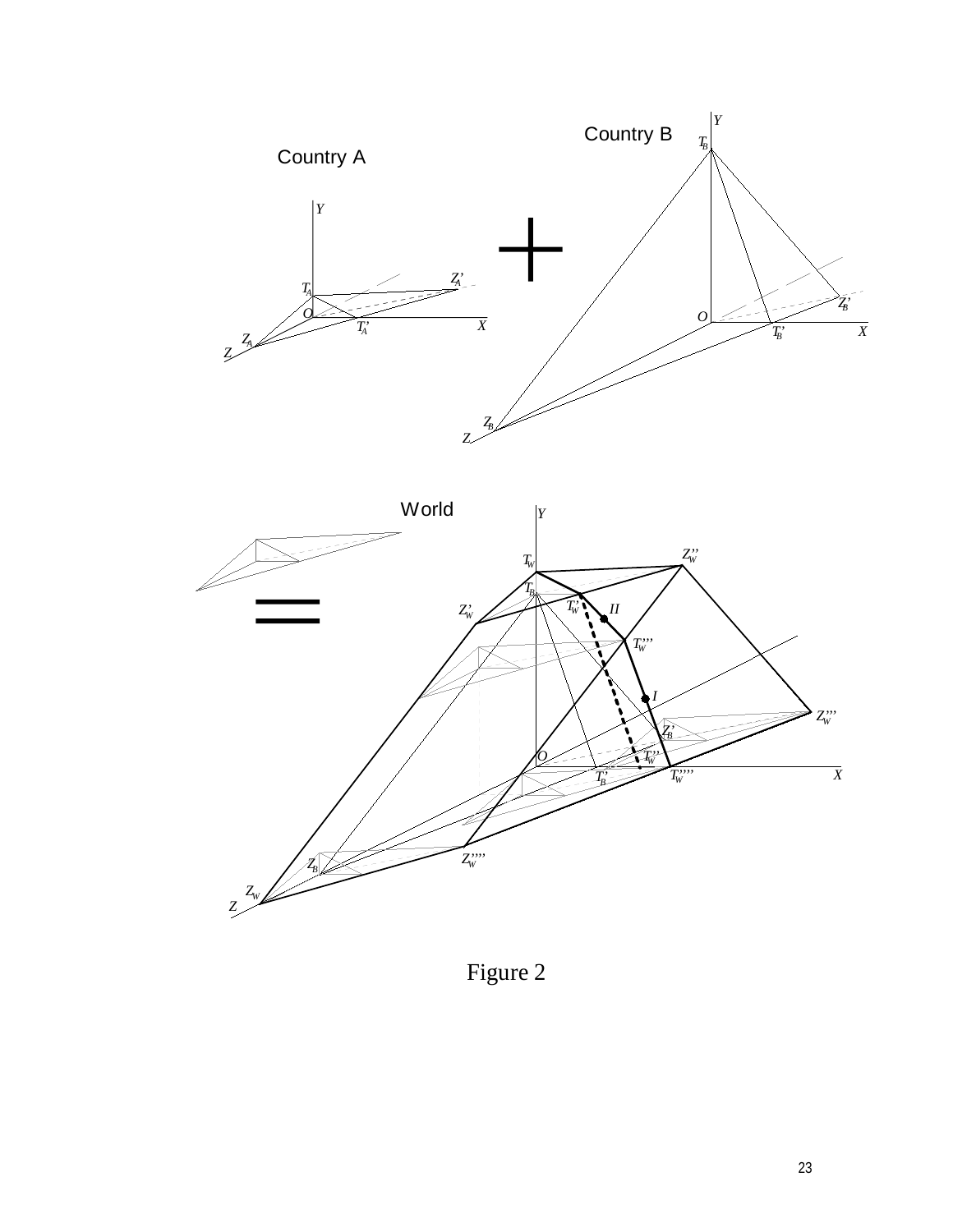









3-2: Equilibrium at *II* in Figure 2

Figure 3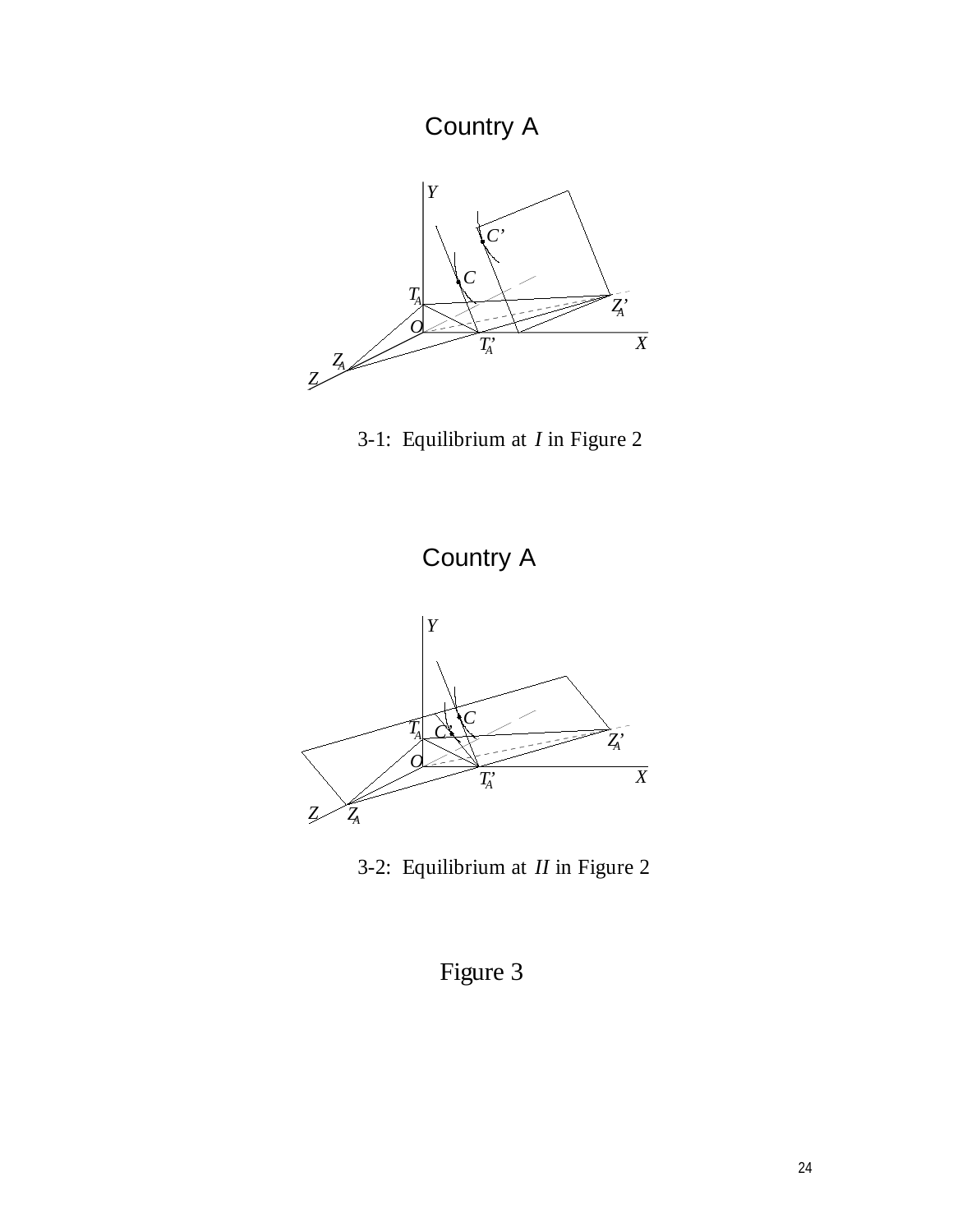

Figure 4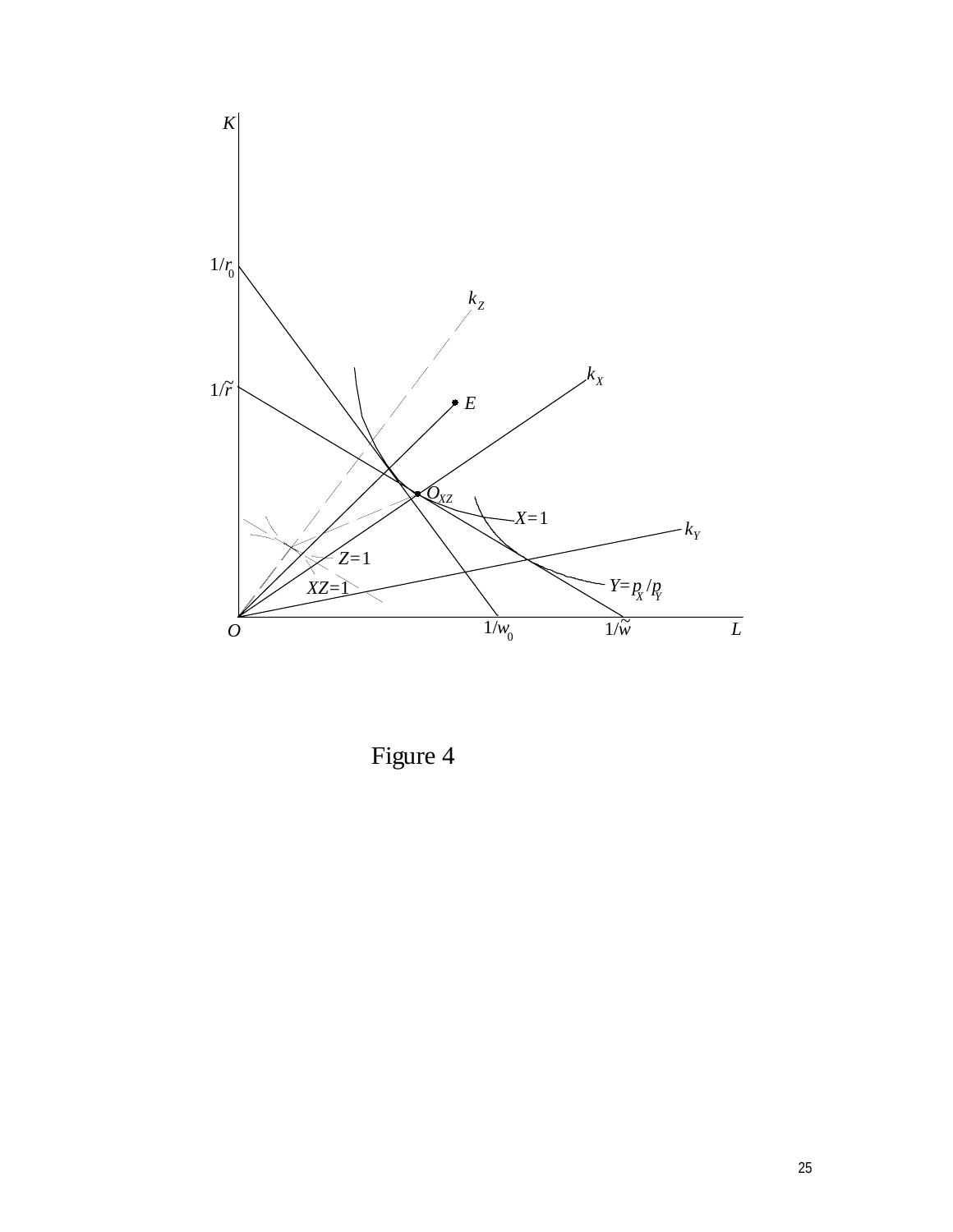

Figure 5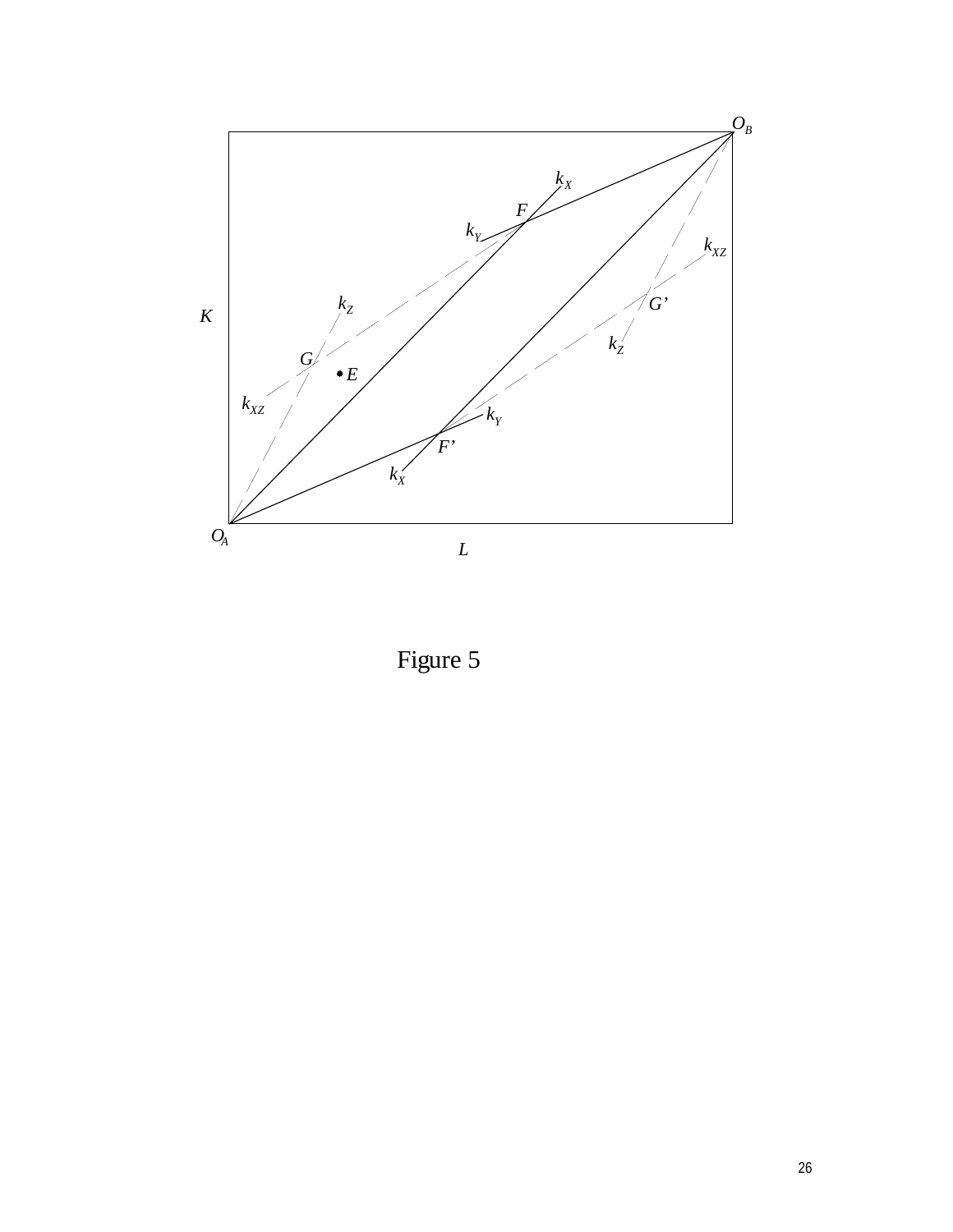#### **References**

- Arndt, Sven W. 1996 "Globalization and the Gains from Trade," in K. Jaeger and K.-J. Koch (eds.), *Trade, Growth, and Economic Policy in Open Economies*, New York: Springer-Verlag.
- Arndt, Sven W. 1997 "Regional Integration in an Age of Globalization," in process, December.
- Courant, Paul N. and Alan V. Deardorff 1992 "International Trade with Lumpy Countries," *Journal of Political Economy* 100, (February), pp. 198-210.
- Deardorff, Alan V. 1986 "FIRless FIRwoes: How Preferences Can Interfere with the Theorems of International Trade," *Journal of International Economics* 20, (February), pp. 131-142.
- Deardorff, Alan V. 1994 "The Possibility of Factor Price Equalization, Revisited," *Journal of International Economics* 36, pp. 167-175.
- Debaere, Peter and Ufuk Demiroglu 1997 "On the Similarity of Country Endowments and Factor Price Equalization among Developed Countries," in process, November 1.
- Dixit, Avinash K. and Victor Norman 1980 *Theory of International Trade*, London: Cambridge University Press.
- Feenstra, Robert C. and Gordon H. Hanson 1996 "Globalization, Outsourcing, and Wage Inequality," *American Economic Review* 86, May, pp. 240-45.
- Feenstra, Robert C. and Gordon H. Hanson 1997 "Productivity Measurement, Outsourcing, and Its Impact on Wages: Estimates for the U.S., 1972-1990," NBER Working Paper No. 6052, June.
- Helpman, Elhanan 1984 "A Simple Theory of International Trade with Multinational Corporations," *Journal of Political Economy* 92 (June), pp. 451-471.
- Helpman, Elhanan and Paul R. Krugman 1985 *Market Structure and Foreign Trade: Increasing Returns, Imperfect Competition, and the International Economy,* Cambridge, MA: MIT Press.
- Johnson, George E. and Frank Stafford 1997 "The Labor Market Implications of International Trade," in O. Ashenfelter and D. Card, eds., *Handbook of Labor Economics*, vols. III and IV, North-Holland, forthcoming.
- Jones, Ronald W. and Henryk Kierzkowski 1997 "Globalization and the Consequences of International Fragmentation," in process, January.